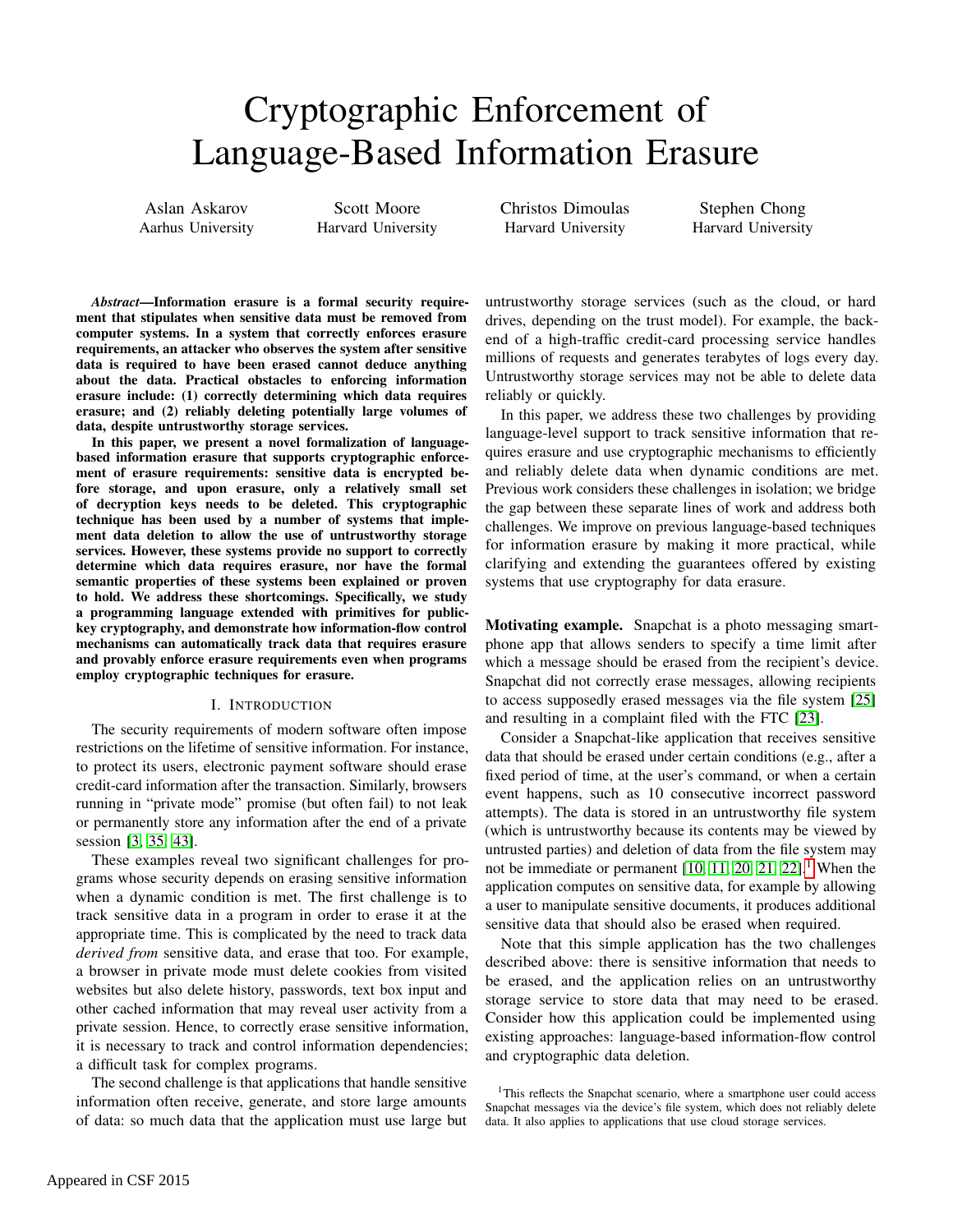Language-based information-flow control provides formal foundations for information erasure [\[12\]](#page-12-3) and its provably correct enforcement through language techniques, such as security-type systems [\[13,](#page-12-4) [27\]](#page-13-7) that track sensitive data. If our Snapchat-like application is written in a language that tracks and controls information flow to enforce information erasure, then the programmer can express the application's erasure requirements as security policies, and language mechanisms can ensure that the application correctly tracks all data that needs to be erased. However, the application's storage service is untrustworthy, and this approach is unable to ensure that the storage service correctly deletes data, even though the data that should be deleted is accurately identified.

Alternatively, our application could be written in a language or system that supports cryptographic data deletion. These systems allow sensitive information to be stored encrypted in untrusted storage services and erase information by erasing the encryption keys [\[10,](#page-12-1) [42,](#page-13-8) [45\]](#page-13-9). Following this approach, our Snapchat-like application would encrypt the sensitive data before storing it, and would "delete" the stored data by deleting the encryption keys. Thus, the application avoids trusting the untrustworthy storage service. The application does still require a trusted store for storing and reliably deleting cryptographic keys, but the requirements and scale of this trusted store are simpler than the (file system or cloud) storage service.

However, this approach provides no support for ensuring that information derived from sensitive data is correctly erased. The developer must track information dependencies to ensure all derived information is deleted appropriately. This is an error-prone manual process, leading to security vulnerabilities. Moreover, such systems lack formal foundations for the security guarantees they are attempting to provide, and so it is unclear whether they handle sensitive information correctly.

In this work, we combine the two approaches while avoiding the shortcomings of each. Since our goal is a practical, yet provably correct, cryptographic enforcement mechanism for information erasure, it is important to provide both expressive erasure policies and a clear semantics for their correct cryptographic enforcement. This requires the development of a formal framework that can be extended with cryptographic primitives without obscuring the semantics of information erasure. At its core is a novel, simple and intuitive semantic definition for information erasure that supports the cryptographic enforcement of erasure. Previous work has either achieved the same level of semantic simplicity by sacrificing the expressiveness of erasure policies [\[27\]](#page-13-7) or sacrificed simplicity and thus easy extensibility of the semantics of erasure [\[12\]](#page-12-3). Our framework manages to meet both requirements: expressive dynamic erasure policies and a simple extensible semantic definition of erasure.

In our approach, security policies describe the current confidentiality level of data, when to erase it, and the security level to enforce on the data after erasure. Often the security level to enforce after erasure will indicate that the data should be removed from the system, but our framework can handle more general requirements where the data is made more restricted, but does not need to be removed.

For example, a suitable policy in our SnapChat-like application for a document that needs to be erased upon multiple incorrect password guesses would be L  $^{10BadGuesses}\gamma$  T. Here, L is a low-confidentiality security level,  $\top$  is the top security level and 10BadGuesses is a program variable that the application sets upon ten consecutive incorrect password guesses. Intuitively, if this policy is associated with data, it requires that the data may initially be treated in accordance with security level L, but if and when variable 10BadGuesses is set, then the data (and any data derived from it) must have security level  $\top$  enforced on it, requiring the removal of the data from the system.

We enforce erasure policies with a flow-sensitive type and effect system. To gain insight into how our enforcement mechanism works, consider our Snapchat-like application. The untrusted store (i.e., the file system or cloud storage service) is permitted to store only information at level L or lower (enforced by the type system restricting calls to the store's API). Since the sensitive document has policy L  $^{10BadGuesses}\sim \top$ , which is *not* lower than L in our security policy ordering, the document could not be stored in the untrusted store. However, given an appropriate cryptographic key, the document could be encrypted, and the resulting ciphertext (which has level L) could be stored in the untrusted store. An appropriate cryptographic key is a key that will be erased when variable 10BadGuesses is set. Our type system ensures that only appropriate keys are used and that the keys themselves are handled appropriately. Using standard information-flow control techniques, the type system also ensures that appropriate policies are enforced on data derived from sensitive data.

We have developed a tool, KEYRASE, which extends our enforcement mechanism to the Java programming language, and used it to implement a chat client that supports information erasure of received messages stored in an encrypted log. This demonstrates the practicality and usefulness of our approach to express and enforce realistic information erasure requirements. This paper makes the following three contributions:

1) A novel semantic security condition for information erasure. The security condition is easily extended with cryptographic primitives, providing an intuitive foundation for cryptographic information erasure and its correct enforcement. Moreover, it formalizes and justifies existing mechanisms for cryptographic data deletion.

2) A flow-sensitive type and effect system that provably enforces information erasure for an imperative language with cryptographic primitives. This is the first such cryptographic enforcement mechanism for dynamic erasure policies. Proving correctness requires showing the type and effect system is a sound and accurate static approximation of the dynamic erasure policies, a task significantly more complex than standard noninterference-like proofs. However, the complexity of the proof does not pollute the simplicity of the semantic definition or the type system.

3) An implementation of the enforcement mechanism for Java (including an extension for erasing information from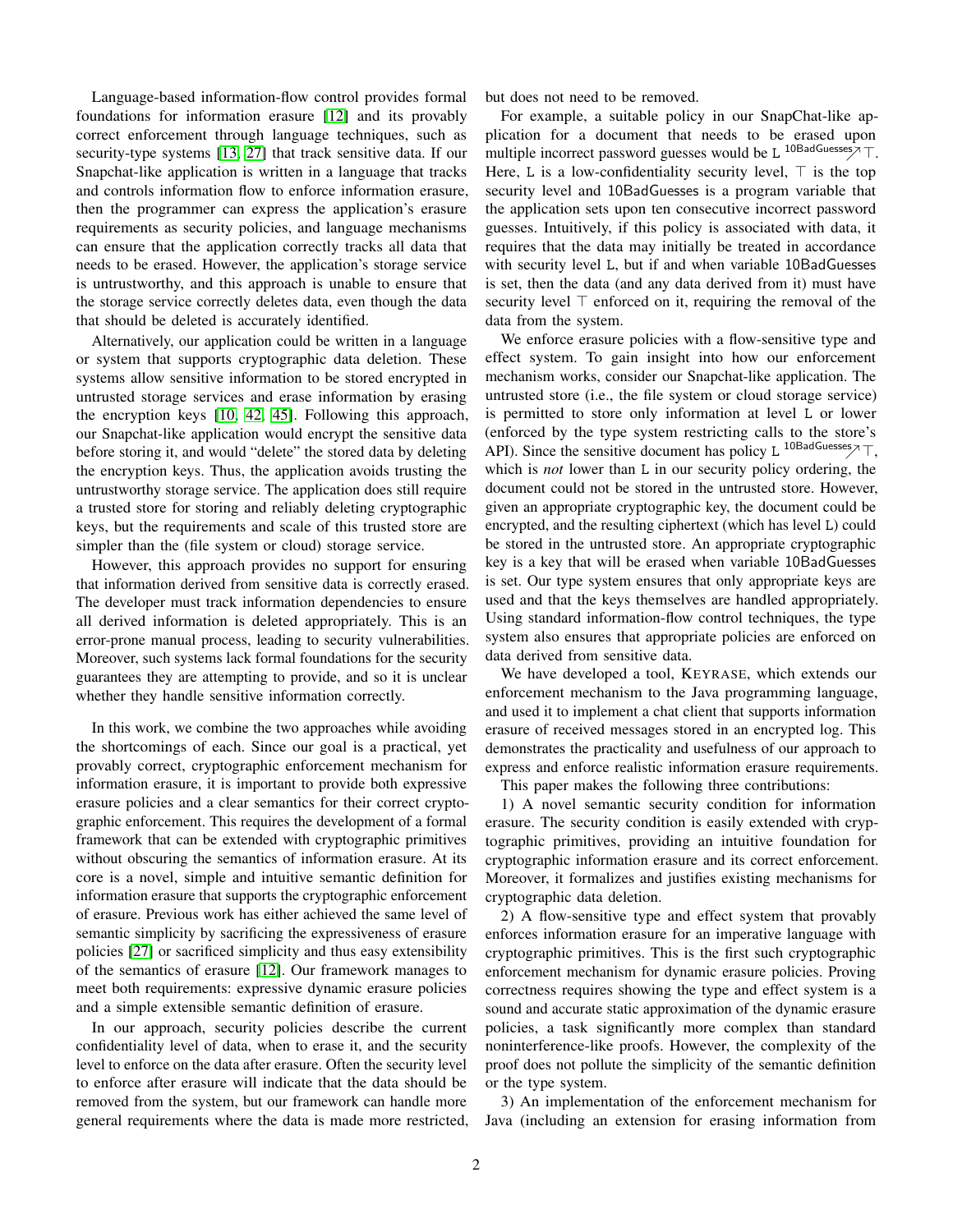$c ::=$ skip  $x := e \mid c_0; c_1$  if e then  $c_1$  else  $c_2$  while e do c

 $|\operatorname{set}(x)|$  init y to  $e|$  read y into  $x|$  output $(\ell, e)$  $e ::= v \mid x \mid e_1$  op  $e_2 \mid (e_1, e_2) \mid \mathsf{proj}_i(e)$  $v ::= n \mid (v, v)$  $x \in \textbf{Var}, y \in \textbf{Var}, \ell \in \mathcal{L}$ 

<span id="page-2-0"></span>Fig. 1. Simple imperative language

the heap). The implementation, together with a chat client that supports erasing information from previously received messages, provides evidence for the pragmatic value of our approach and its applicability to real languages.

Note that in this work we are concerned with "logical erasure" [\[16\]](#page-12-5), not physical erasure [\[21,](#page-13-5) [22\]](#page-13-6). We do not address the problem of reliably erasing data from physical media. Also, we focus on confidentiality guarantees, and assume the attacker can observe but not modify data in untrustworthy storage.

#### <span id="page-2-7"></span>II. LANGUAGE, ATTACKER MODEL, AND SECURITY

This section presents a novel security definition for information erasure. We first describe a language model and use it to express an appropriate attacker model.

In our model, deletion of data corresponds to an assignment to the variable containing the data. For locations the program cannot reliably delete, we use *write-once variables*, which can be initialized but not overwritten. For example, the untrustworthy storage of our Snapchat-like example corresponds to one or more write-once variables. The identifier of a write-once variable is underlined (e.g.,  $y$ ,  $z$ ).

We assume a set of security levels  $\mathcal{L}$ , and use metavariable  $\ell$  to range over security levels. Security levels describe confidentiality requirements, and we assume a partial order  $\sqsubseteq$ that describes the relative restrictiveness of security levels. If  $\ell \sqsubseteq \ell'$  then security level  $\ell'$  is at least as restrictive as security level  $\ell$ , i.e.,  $\ell'$  requires at least as much confidentiality as  $\ell$ . We assume the partial order has a greatest element, denoted  $\top$ . In our examples, we use the two-point security lattice with elements L and H, where L  $\sqsubseteq$  H, but H  $\not\sqsubseteq$  L (i.e., H =  $\top$ ).

Programs interact with the external environment via communication channels. For simplicity, we assume there is exactly one communication channel per security level.

## *A. Language and attacker model*

Figure [1](#page-2-0) depicts the syntax of our language. The commands of the language are standard with the exception of set, init,read, and output. Command set sets variables that are used as erasure conditions; we discuss it further in Section [II-B.](#page-3-0) Command init  $y$  to  $e$  creates a write-once variable  $y$  and initializes it to the result of  $e$ ; attempts to re-initialize a write-once variable block program execution. Command read  $y$  into  $x$  assigns the value stored in y to x. Command output( $(\ell, e)$ ) outputs the value of  $e$  on channel  $\ell$ . Outputs correspond to attacker observations.

For evaluation of commands, we use a small-step semantics. A configuration is a tuple  $\langle c, m, U, t \rangle$ , where c is a command, m

is a standard memory that maps standard variables to values, U is a write-once memory that maps write-once variables to values, and  $t$  is an output trace. Output traces have the form  $(\ell_1, v_1) \cdot \ldots \cdot (\ell_n, v_n)$ , where  $(\ell_i, v_i)$  records that the *i*th output was of value  $v_i$  on channel  $\ell_i$ . We write  $t \cdot t'$  for concatenation of traces t and  $t'$ , and  $\varepsilon$  for the empty trace. The initial configuration for program  $c$  with initial memory  $m$ is  $\langle c, m, U_{\text{init}}, \varepsilon \rangle$ , where  $U_{\text{init}}$  is the initial write-once memory (i.e., the one where no write-once variable has been written to). The reduction relation  $\rightarrow$  for configurations is straightforward and we omit it. Note that the semantics enforces that writeonce variables are written to at most once, and that  $set(x)$  is semantically equivalent to assigning 1 to x. We use a large step evaluation relation for expressions;  $\langle m, e \rangle \Downarrow v$ .

The following program models the interaction of our Snapchat-like example with the phone display and an untrusted store. We use a write-once variable to model the untrusted store, since it is not trusted to reliably delete data. A standard variable represents the display, since the program can erase it by displaying new data. Observations of the display by the user are modeled by output statements. In this program  $msg$ contains sensitive information that should be erased by the time condition variable delete is set.

- <span id="page-2-1"></span><sup>1</sup> display := msg; output(L, display); *// Display message*
- <span id="page-2-2"></span>2 compressed := gzip(msg); *// Compress message*
- <span id="page-2-3"></span>3 init store to compressed; *// Store message*
- <span id="page-2-4"></span>4 display := 0; msq := 0; compressed := 0; set(delete);
- <span id="page-2-6"></span>5 output  $(L, display)$ ;
- <span id="page-2-5"></span><sup>6</sup> read store into tmp; output(L, tmp); *//Observe store*

The program displays the message on the screen (line [1\)](#page-2-1), and compresses it using  $qzip$  (line [2\)](#page-2-2), and then writes the compressed message to the storage device (line  $3$ ).<sup>[2](#page-0-0)</sup> Importantly, even though the compressed message differs from msq, it carries information that depends on msg. That is, there is information flow from  $msg$  to the result of  $qzip(msg)$ .

Finally, the program attempts to delete the message by overwriting display, msg, and compressed (line [4\)](#page-2-4) just before delete is set. However, it cannot overwrite the write-once variable *store*. Later, an attacker may be able to observe its contents (line [6\)](#page-2-5), and thus learn the sensitive message after it should have been deleted. This program does *not* correctly erase all information about the sensitive message.

Attacker observations and knowledge. The previous example appeals to an intuitive notion of secure information erasure. To turn this notion into a formal definition, we develop a formal attacker model.

An attacker is an entity that observes the outputs performed on some set of communication channels during some contiguous period of program execution. Based on these observations, the attacker infers facts about sensitive data contained in the initial memory.<sup>[3](#page-0-0)</sup> We assume an attacker observes only some of

<sup>&</sup>lt;sup>2</sup>Our model does not include functions but we write  $gzip(msg)$  to abstract the process of compressing msg.

 $3\overline{W}$  assume sensitive information comes from the initial memory; orthogonal generalizations to input streams [\[4,](#page-12-6) [6\]](#page-12-7) or user strategies [\[39\]](#page-13-10) are possible.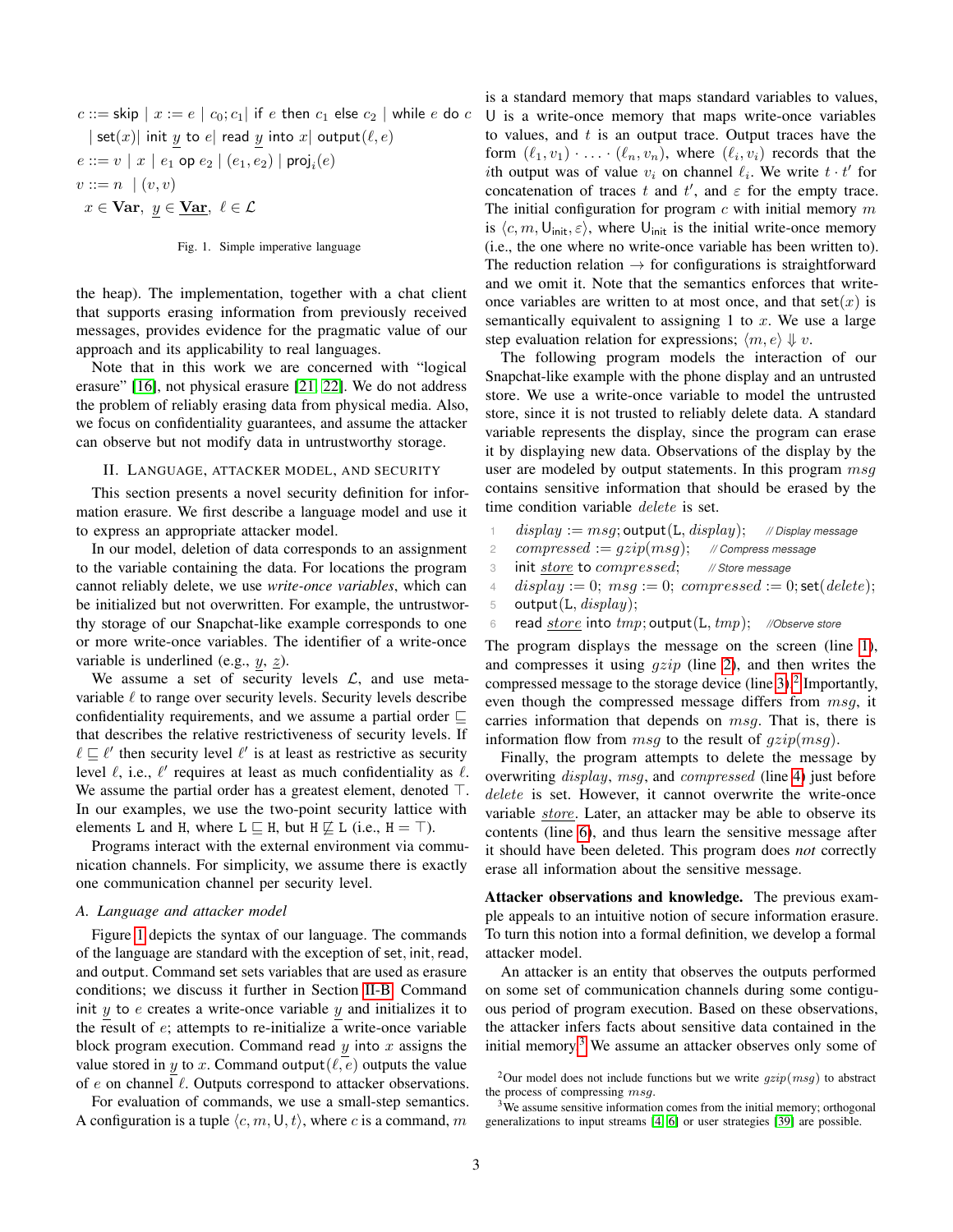a program's execution because we are interested in whether an attacker that starts observing after sensitive information should be erased learns anything about the sensitive information.

We associate each attacker with a security level  $\ell$ , and assume that an attacker with security level  $\ell$  can observe outputs on all channels  $\ell'$  such that  $\ell' \sqsubseteq \ell$ . Given a subtrace t, which represents the output of a program during some contiguous part of its execution, the projection of t to level  $\ell$ ,  $\lfloor t \rfloor_{\ell}$ , describes the observations of an attacker with security level  $\ell$ ; it is the list of outputs in t on any channel  $\ell'$  such that  $\ell' \sqsubseteq \ell$ . Suppose execution of a program produces trace  $t \cdot t_{\text{obs}}$  and the attacker observes  $t_{obs}$ . The knowledge of the attacker is the set of initial standard memories that are consistent with these observations. An initial memory is consistent with an attacker's observation if execution of the program under that memory could produce trace  $t' \cdot t''$  such that  $\lfloor t'' \rfloor_\ell = \lfloor t_{\text{obs}} \rfloor_\ell$ .

<span id="page-3-1"></span>Definition 1 (Attacker knowledge). *Given a program* c*, security level*  $\ell$ *, and subtrace t*<sub>obs</sub> *observed by the attacker, define* attacker knowledge *at level*  $\ell$  *for subtrace*  $t_{\text{obs}}$  *as follows* 

$$
k_{\ell}(c, t_{\text{obs}}) = \{m \mid \langle c, m, U_{\text{init}}, \varepsilon \rangle \longrightarrow^* \langle c', m', U', t_1 \rangle \longrightarrow^* \langle c'', m'', U'', t_1 \cdot t' \rangle \wedge \lfloor t_{\text{obs}} \rfloor_{\ell} = \lfloor t' \rfloor_{\ell} \}
$$

The smaller the attacker knowledge set, the more the attacker knows. For example, an attacker that makes no observations (i.e.,  $[t_{obs}]_{\ell} = \varepsilon$ ) has all initial memories in its attacker knowledge, meaning that the attacker has no information about the initial memory of the execution.

As an example of attacker knowledge, assume that the initial standard memory contains two variables  $x$  and  $y$ , and we execute the program output(L, x); output(L, y). Now assume that the attacker's observation is  $|t_{obs}|_L = (L, 1)$ . Either of the two commands may have produced this output. So the attacker knows that either the initial value of  $x$  is 1 or the initial value of  $y$  is 1. Therefore, the knowledge of this attacker is  $\{m \mid m(x) = 1 \vee m(y) = 1\}.$ 

A similar scenario occurs in the Snapchat-like example from this section. Assume we execute the program with an initial memory m where  $m(msg) = 42$ , and an attacker at level L observes only the output on line [5.](#page-2-6) The attacker observes only the trace  $(L, 0)$ . All initial memories are consistent with this observation, so the attacker learns nothing; the attacker's knowledge is the set of all memories. However, if the attacker also observes the output on line [6](#page-2-5) then the attacker's observations are  $(L, 0)$ ,  $(L, q\text{zip}(42))$ , and the attacker's knowledge is  ${m \mid m(msg) = 42}.$ 

## <span id="page-3-0"></span>*B. Erasure policies and erasure environments*

So far, we have defined erasure policies informally. In order to express these security requirements formally, we specify the syntax of erasure policies:

$$
p, q ::= \ell \mid p \text{ } ^{cnd} \nearrow q
$$

An erasure policy is either a security level  $\ell$  or a policy of the form  $p^{end} \nearrow q$ , where cnd is the erasure condition for this policy. Intuitively, information with erasure policy  $p^{end}$  is treated according to policy p until condition cnd is set, and thereafter must be treated according to policy  $q$ . Conditions  $cnd$ are program variables. We assume that initially all condition variables are set to 0. In Section [IV,](#page-7-0) we give these variables the type cond, which prevents assignments to condition variables. Condition variables can be set only by the command set, which updates their value to 1. A simple security level  $\ell$  means that no erasure is required, and the information has security level  $\ell$  for the duration of program execution. Condition variables provides a simple but expressive way for a programmer to connect erasure conditions to program semantics. We conjecture that more general erasure conditions, such as arbitrary program expressions or semantic conditions [\[12,](#page-12-3) [13\]](#page-12-4), do not significantly improve the practicality of the model.

We attach erasure policies to sensitive data through an *erasure environment*. An erasure environment  $\gamma$  :  $Var \rightarrow Pol$ maps variables to erasure policies. Given erasure environment  $\gamma$ and variable x,  $\gamma(x)$  is the erasure policy that should currently be enforced for information derived from the initial contents of  $x$ , i.e., the value of  $x$  in the initial memory.

The initial erasure environment of a program serves as the specification of its erasure requirements. For instance, in the Snapchat-like example the initial erasure environment maps  $msg$  to policy L  $^{delete}$  H. The erasure environment may change during program execution when the program sets condition variables. For example, after delete is set during the execution of our example program, the erasure environment changes to map  $msg$  to policy H: the initial value of  $msg$  and data derived from it should now be protected at level H. To capture the dynamic nature of erasure requirements, we augment configurations with erasure environments,  $\langle c, m, U, t \rangle_{\gamma}$ . We lift the reduction relation using the following rule.<sup>[4](#page-0-0)</sup>

$$
\cfrac{\langle c, m, \mathsf{U}, t \rangle \to \langle c', m', \mathsf{U}', t' \rangle \qquad \gamma' = \mathsf{update}(m', \gamma)}{\langle c, m, \mathsf{U}, t \rangle_\gamma \to \langle c', m', \mathsf{U}', t' \rangle_{\gamma'}}
$$

The rule uses update to recursively update each policy in  $\gamma$ when a condition *cnd* is set. Function update takes two arguments: the memory after setting cnd and the erasure environment, and returns the updated erasure environment.

$$
\text{update}(m, \gamma) = \lambda x \cdot \text{upd}(m, \gamma(x))
$$
\n
$$
\text{upd}(m, p) = \begin{cases} \ell & \text{if } p = \ell \\ \text{upd}(m, q) & \text{if } p = p' \text{ }^{end} \nearrow q \\ \text{upd}(m, p') & \text{and } m(cnd) \neq 0 \\ \text{upd}(m, p') & \text{and } m(cnd) = 0 \end{cases}
$$

## <span id="page-3-2"></span>*C. Security for erasure*

Using attacker knowledge and erasure environments, we can define what it means for a program to erase information securely. Intuitively, a program is secure iff at any point in its execution, it produces only observable effects that are consistent with the security requirements of the program at the

<sup>&</sup>lt;sup>4</sup>Notice that  $\gamma$ -lifting does not change the behavior of programs.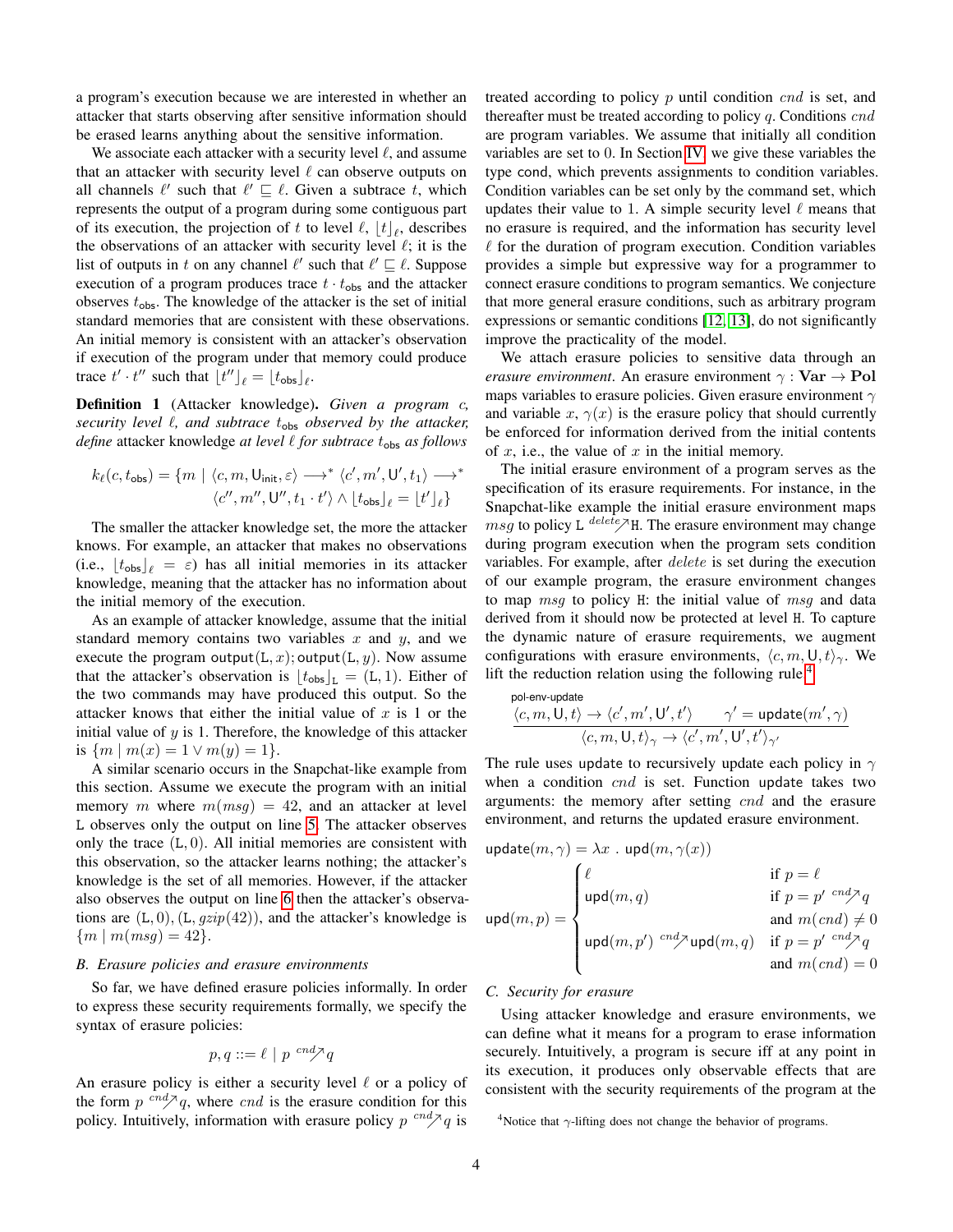moment of the effect. This accounts for changes of erasure policies during execution. In more concrete terms, a program is secure iff it outputs information on channel  $\ell$  only when the currently enforced *security level* for that information permits it to flow to channel  $\ell$ . Function cur(p) returns the current security level of p.

$$
\operatorname{cur}(p) = \begin{cases} \ell & \text{if } p = \ell \\ \operatorname{cur}(p') & \text{if } p = p' \text{ and } p' \end{cases}
$$

We use this function to describe what information an attacker at level  $\ell$  can learn given an erasure environment  $\gamma$ . Specifically, for any variable  $x$  and initial memory  $m$ , the attacker is permitted to learn about the initial value of  $x$  only if the currently enforced security policy for  $m(x)$  (i.e., cur $(\gamma(x))$ )) is allowed to flow to  $\ell$ . The following definition expresses this idea as a set of memories that agree on the contents of  $x$ :

Definition 2 (Indistinguishable memories). *Given memory* m*, erasure environment*  $\gamma$ , and security level  $\ell$ , define indistinguishable memories according to  $\gamma$  at  $\ell$  *to be the set* 

$$
\operatorname{ind}_{\ell}(m,\gamma) \triangleq \{m' \mid \forall x\;.\; \operatorname{cur}(\gamma(x)) \sqsubseteq \ell \implies m(x) = m'(x)\}
$$

We can use indistinguishable memories to define what information an attacker at level  $\ell$  who observes a subtrace  $t_{obs}$ of the execution is permitted to learn: the intersection of all the initial memories that are consistent with the erasure policies that were current during the production of  $t_{\text{obs}}$ . This means that if the erasure environment changes while an attacker observes the program, the information the attacker is permitted to learn includes information both before and after the change. For instance, if the execution of the program with initial memory  $m$  involves at least  $n$  configurations and the attacker observes a subtrace that corresponds to configurations  $i$  to  $n$ , the attacker is allowed to learn  $\bigcap_{i \leq j \leq n} \text{ind}_{\ell}(m, \gamma_j)$ . Since (i) a program is secure iff the information an attacker learns is bound by the information the attacker is allowed to learn, and (ii) attacker knowledge (Definition [1\)](#page-3-1) captures the information an attacker learns, we define security as follows:

<span id="page-4-0"></span>Definition 3 (Security). *Program* c *is* secure *for initial erasure environment* γ *if for all memories* m *and executions*  $\langle c, m, \mathsf{U}_{\mathsf{init}}, \varepsilon \rangle_{\gamma} \longrightarrow^* \langle c_i, m_i, \mathsf{U}_i, t_i \rangle_{\gamma_i} \longrightarrow^* \langle c_n, m_n, \mathsf{U}_n, t_i \rangle$  $(t_{obs})_{\gamma_n}$  *where*  $i \leq n$ *, it holds that, for all levels*  $\ell$ *, we have*  $k_\ell(c, t_{\mathsf{obs}}) \supseteq \bigcap_{i \leq j \leq n} \mathsf{ind}_\ell(m, \gamma_j)$ 

Note that an attacker who observes a subtrace of a program's execution is allowed to learn less than an attacker who observes a larger subtrace. Conversely, attackers observing a larger part of the computation may obtain more precise knowledge. Also note that this definition of security is progress sensitive: it rejects programs that leak sensitive information via their termination behavior [\[8\]](#page-12-8). Finally, when erasure environments do not change during execution, i.e.,  $\gamma = \gamma_i$ , for all  $i \leq n$ , the definition coincides with non-interference.

We conclude this section with an example. Consider a two-point security lattice with elements L and H, an erasure condition variable  $t$ , variable  $x$ , erasure environment

 $\gamma$  such that  $\gamma(t) = L$  and  $\gamma(x) = L^t$  H and program output(L, x); set(t); output(L, x). This program outputs the value of x after condition variable  $t$  is set. It is insecure and is rightfully rejected by Definition [3.](#page-4-0) If  $m(x) = 42$  and  $m(t) = 0$ in the initial memory, the program execution is as follows:

$$
\langle \text{output}(\mathtt{L},x); \, \text{set}(t); \, \text{output}(\mathtt{L},x),m,\mathsf{U}_{\text{init}},\varepsilon\rangle_{\gamma} \longrightarrow \\ \langle \text{set}(t); \, \text{output}(\mathtt{L},x),m,\mathsf{U}_{\text{init}},(\mathtt{L},42)\rangle_{\gamma} \longrightarrow \\ \langle \text{output}(\mathtt{L},x),m',\mathsf{U}_{\text{init}},(\mathtt{L},42)\rangle_{\gamma'} \longrightarrow \\ \langle \text{stop},m',\mathsf{U}_{\text{init}},(\mathtt{L},42):(\mathtt{L},42)\rangle_{\gamma'}
$$

Here  $m' = m[t \mapsto 1]$  and  $\gamma' = \text{update}(m', \gamma) = \gamma[x \mapsto \text{H}].$ For an attacker that observes the subtrace  $t_{obs} = (L, 42)$  attacker knowledge is  $k_L(c, (L, 42)) = \{m \mid m(x) = 42 \land m(t) =$ 0}.<sup>[5](#page-0-0)</sup> In order to determine whether the attacker's knowledge is bounded by the information the attacker is permitted to learn, we must consider the sets of indistinguishable memories permitted by the configurations that produced  $t_{\rm obs}$ . Our example program is secure (Definition [3\)](#page-4-0) if  $\text{ind}_{\text{L}}(m, \gamma') \subseteq k_{\text{L}}(c, (\text{L}, 42)).$ Since cur( $\gamma'(t)$ ) = L and cur( $\gamma'(x)$ ) = H  $\not\sqsubseteq$  L, we have  $\text{ind}_{\text{L}}(m, \gamma') = \{m \mid m(t) = 0\}.$  Thus, the program is insecure, since  $\{m \mid m(t) = 0\} \nsubseteq \{m \mid m(x) = 42 \land m(t) = 0\}.$ 

Similarly, our security definition rejects our Snapchat-like example. Recall that initially  $m(msg) = 42$  and  $\gamma(msg) =$ L  $^{delete}\cancel{\rightarrow}$ H. Assume that  $\gamma'$  is the erasure environment for the configuration that is about to perform the output on line [6.](#page-2-5) For this configuration, we obtain that  $\gamma'(msg) = H$  and  $\text{ind}_{\text{L}}(m, \gamma') = \{m \mid m(\text{delete}) = 0\}.$  However, for an attacker at level L who observes the output on line [6,](#page-2-5) attacker knowledge is  ${m \mid m(msg) = 42 \land m(delete) = 0}$  which is not a subset of  $\text{ind}_{\text{L}}(m, \gamma')$ , and so the program is insecure.

#### <span id="page-4-1"></span>III. LANGUAGE WITH CRYPTOGRAPHIC PRIMITIVES

In this section we extend our semantic security condition for erasure to a setting with cryptographic primitives. Our notion of symbolic cryptographic attacker is inspired by the one of Askarov and Sabelfeld [\[5\]](#page-12-9). but is different in that our extension is based on Laud's model for cryptographicallymasked flows [\[31\]](#page-13-11).

We use Laud's symbolic approach to cryptography because it has been proven sound for the computational cryptographic model. We do not directly prove computational soundness for this work, but such a proof would follow Laud's proof closely.

Section [III-A](#page-5-0) extends our language with cryptographic primitives; technical development in that subsection is a direct adaptation of Laud's work [\[31,](#page-13-11) §8], and is not a contribution of this work. Section [III-B](#page-6-0) extends our model of attacker knowledge to account for cryptographic operations, and correspondingly extends our semantic definition of security. We use a public key cryptographic model, although our development can be straightforwardly adapted for symmetric key cryptography. Specifically, in this setting, symmetric key cryptography is less challenging than public key cryptography. With public key cryptography, our security definitions and enforcement

<sup>5</sup>The initial value of all condition variables is known to be 0.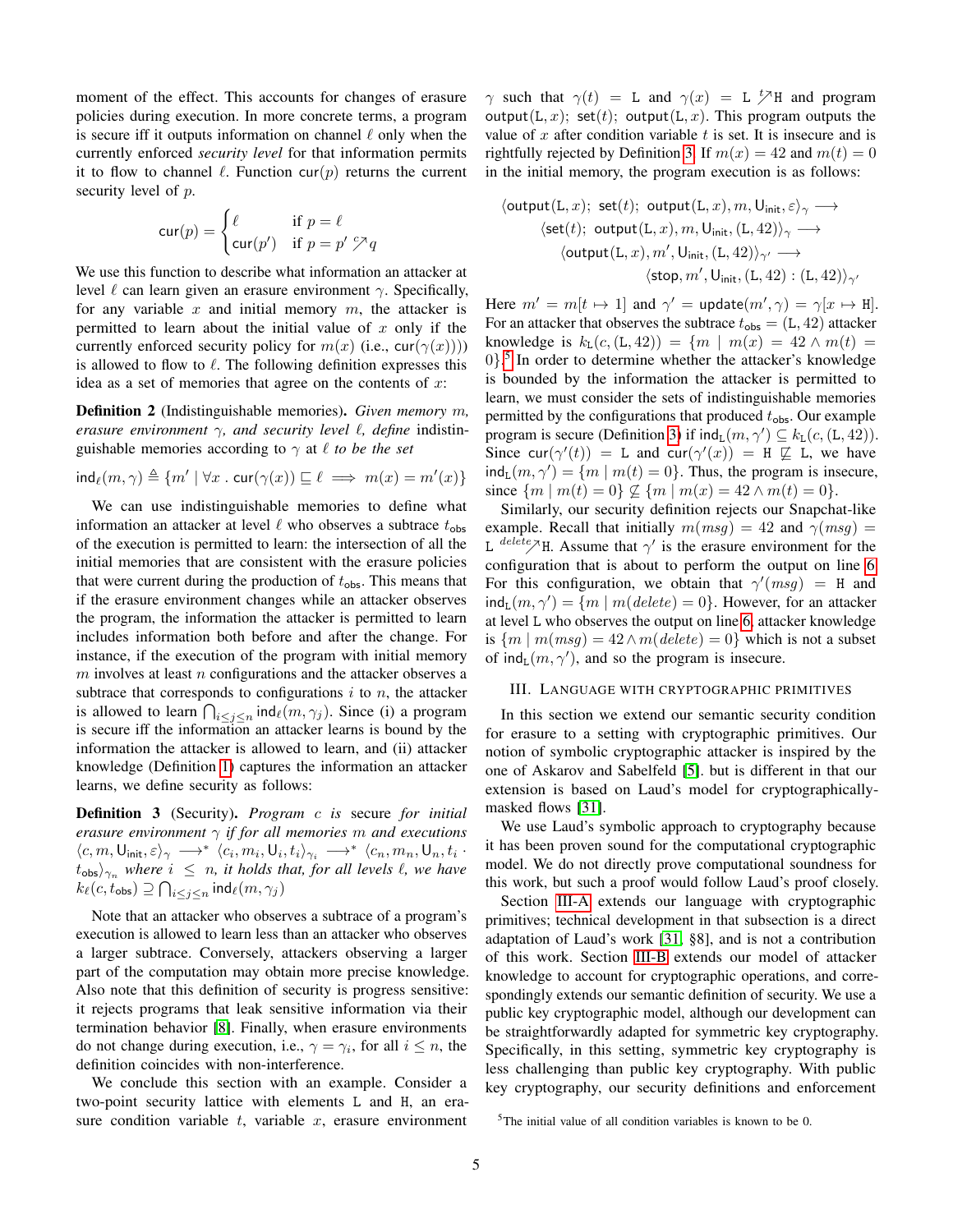$$
v ::= \ldots | \; \mathsf{pk}\langle i \rangle \; | \; \mathsf{sk}\langle i \rangle \; | \; \overline{\text{\texttt{w}}}_{\mathsf{pk}\langle i \rangle}^{\mathsf{r}\langle j \rangle} \; | \; \mathsf{NaV}
$$
\n
$$
c ::= \ldots \; | \; x := \mathsf{encryption}(e_1, e_2) \; | \; x := \mathsf{decrypt}(e_1, e_2)
$$
\n
$$
| \; \mathsf{newkeypair}(x_1, x_2, p)
$$

<span id="page-5-1"></span>Fig. 2. Language with cryptographic primitives

s-pub-encrypt

 $\langle m, e_1 \rangle \Downarrow \mathsf{pk}\langle i \rangle$   $\langle m, e_2 \rangle \Downarrow v$  Y(enc) = j  $\langle x:=$  encrypt $(e_1, e_2), m, U, Y, t \rangle \longrightarrow$  $\langle$ stop,  $m[x \mapsto [v]_{\text{nk}/i}^{\text{r}\langle j \rangle}$  $\binom{\mathsf{r}(j)}{\mathsf{pk}(i)}$ ],  $\mathsf{U},\mathsf{Y}$ [enc  $\mapsto j+1]$ ,  $t\rangle$ 

 $r \rightarrow$ 

s-pub-decrypt

$$
\langle m, e_1 \rangle \Downarrow \mathsf{sk}\langle i \rangle \qquad \langle m, e_2 \rangle \Downarrow \boxed{v}^{\mathsf{r}(j)}_{\mathsf{pk}\langle i \rangle}
$$

$$
\langle x := \mathsf{decrypt}(e_1, e_2), m, \mathsf{U}, \mathsf{Y}, t \rangle \longrightarrow \langle \mathsf{stop}, m[x \mapsto v], \mathsf{U}, \mathsf{Y}, t \rangle
$$

s-pub-decrypt-fail

$$
\langle m, e_1 \rangle \Downarrow \mathsf{sk}\langle i' \rangle \qquad \langle m, e_2 \rangle \Downarrow \boxed{v}^{\mathsf{r}\langle j \rangle}_{\mathsf{pk}\langle i \rangle} \qquad i \neq i'
$$
\n
$$
\langle x := \mathsf{decrypt}(e_1, e_2), m, \mathsf{U}, \mathsf{Y}, t \rangle \longrightarrow
$$
\n
$$
\langle \mathsf{stop}, m[x \mapsto \mathsf{NaV}], \mathsf{U}, \mathsf{Y}, t \rangle
$$

s-pub-newkey

 $\langle$ newkeypair $(x_1, x_2, p), m, U, Y, t \rangle \longrightarrow$  $\langle$ stop,  $m[x_1 \mapsto \mathsf{pk}\langle i \rangle, x_2 \mapsto \mathsf{sk}\langle i \rangle], \mathsf{U}, \mathsf{Y}[\mathsf{pubkey} \mapsto i+1], t \rangle$ 

 $Y(pubkey) = i$ 

<span id="page-5-2"></span>Fig. 3. Semantic of cryptographic commands

mechanism must ensure that both public and private keys are used correctly, while with symmetric cryptography we would only have to consider symmetric keys. An adapted enforcement mechanism would impose similar restrictions on symmetric keys as it does on private keys. The model for encryption and decryption operations and ciphertexts would be similar as well.

#### <span id="page-5-0"></span>*A. Syntax and semantics*

Figure [2](#page-5-1) presents the extensions to our language syntax. We extend values with an indexed collection of key pairs, and refer to the individual keys as  $pk\langle i \rangle$  and  $sk\langle i \rangle$  for the public and private keys, respectively. We also use an indexed collection of random strings  $r\langle j \rangle$ . These strings are not first-class values, but appear as components of encrypted values. Encrypted values have form  $\overline{v}$   $\overline{v}_{nk}^{r(j)}$  $p_{\mathsf{pk}\langle i \rangle}^{\mathsf{r}\langle j \rangle}$ , and consist of a plaintext v, the indexed public key pk $\langle i \rangle$  and the indexed random string r $\langle j \rangle$  that was used for the encryption of  $v$ . We model randomized encryption, and  $r\langle j \rangle$  encapsulates the randomness used in the encryption. Including it in the symbolic model of ciphertexts allows us to model the fact that an attacker can distinguish between distinct ciphertexts even if the attacker cannot decrypt them.

Semantics. We extend configurations to have form  $\langle c, m, U, Y, t \rangle$ , where Y is the *symbolic cryptographic environment* that counts the number of key pairs and random strings generated in an execution. Y maps {pubkey, enc} to N. Y(pubkey) is the number of key pairs that have been generated during the execution so far, and  $Y(enc)$  is the number of encryptions that have been performed so far (and thus is equal to the number of random strings generated). The initial symbolic cryptographic environment, written Y<sub>init</sub>, maps both counters Y(pubkey) and Y(enc) to 0. The counters are incremented by commands for key generation and encryption respectively.

Figure [3](#page-5-2) presents operational semantics for the new commands. Inference rules for other commands are modified for the new configurations in the obvious way. Encryption command  $x :=$  encrypt $(e_1, e_2)$  evaluates  $e_1$  to a public key, evaluates  $e_2$ to a value  $v$ , encrypts  $v$  using the public key (generating a new random string to do so) and assigns the result to variable x. Decryption  $x := \text{decrypt}(e_1, e_2)$  evaluates  $e_1$  to a private key and evaluates  $e_2$  to a ciphertext. If the ciphertext was encrypted using the corresponding public key, the decryption succeeds, assigning to  $x$  the encrypted value. Otherwise, the decryption fails assigning to  $x$  the value NaV. Finally, newkeypair $(x_1, x_2, p)$  generates a new key pair and assigns the public key to  $x_1$  and the private key to  $x_2$ . Policy p is an annotation used by our enforcement mechanism, and is described in more detail in the following section. It is an upper bound on the information that the public key may be used to encrypt, and also restricts how the private key is handled.

Symbolic equivalence of encrypted values. In order to define what values an attacker can and cannot distinguish, we define an equivalence relation over ciphertexts. For this, we define a few auxiliary concepts based on a Dolev-Yao-style attacker model [\[17\]](#page-12-10).

First, given a set of values V, the *Dolev-Yao observables* of V, written  $DY-obs(V)$ , are the values that an observer can obtain by splitting pairs into constituent values and using any private keys it possesses to decrypt ciphertexts it possesses. Formally, for a set of values  $V$ ,  $DY$ -obs $(V)$  is the least superset of V, such that

- if  $(v_1, v_2) \in DY\text{-}obs(V)$  then  $v_1 \in DY\text{-}obs(V)$  and  $v_2 \in \text{DY-obs}(\mathbf{V}).$
- if sk $\langle i \rangle \in DY$ -obs $(V)$  and  $\boxed{v}_{nk}^{r\langle j \rangle}$  $p_{\mathsf{pk}\langle i \rangle}^{\mathsf{r}\langle \mathcal{Y} \rangle} \in \mathrm{DY-obs}(\mathbf{V})$  then  $v \in DY\text{-}obs(\mathbf{V})$

Second, given a value  $v$ , and a set of private keys  $S$ , the *value pattern* of v with respect to **S**, denoted  $pat(v, S)$ , is a template that describes which values an attacker that possesses  $S$  cannot distinguish from  $v$ . In particular, any ciphertext  $\overline{v}$ r $\langle j \rangle$ nk $\langle j \rangle$  $P_{\mathsf{pk}\langle i\rangle}^{(\gamma)}$  that appears in v for which the attacker does *not* possess the corresponding private key sk $\langle i \rangle$  is replaced by  $\Box^{r\langle j \rangle}$ , indexed by the randomness used to generate the ciphertext. As mentioned before, we use this index to allow the attacker to distinguish identical ciphertexts from distinct ciphertexts, even when the attacker cannot decrypt the ciphertexts. The definition of  $pat(v, S)$  is given in Figure [4.](#page-6-1)

We lift value patterns to lists of values: given a list of values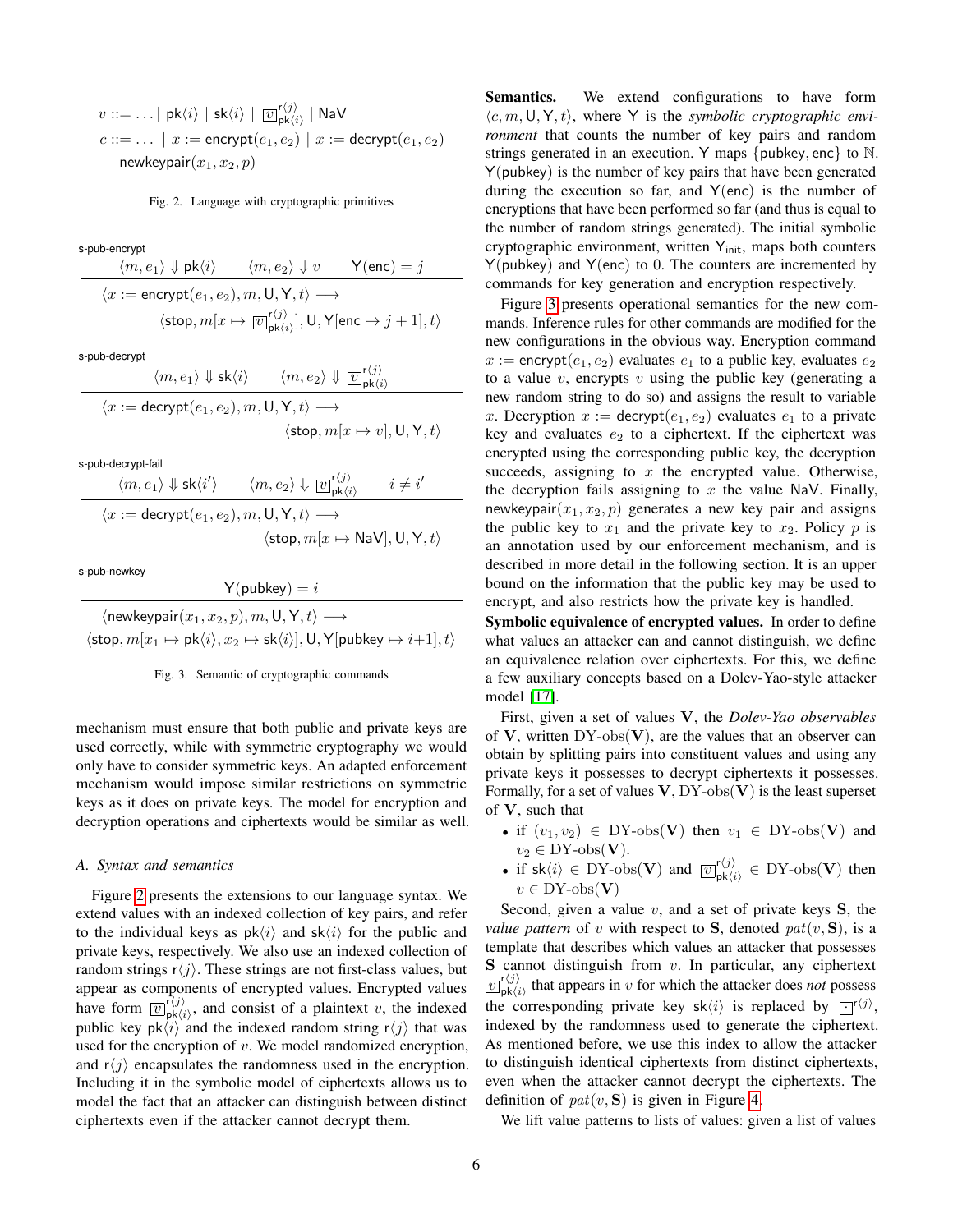$$
pat(\text{NaV}, \mathbf{S}) = \text{NaV} \qquad pat(n, \mathbf{S}) = n
$$
\n
$$
pat(\text{sk}\langle i \rangle, \mathbf{S}) = \text{sk}\langle i \rangle \qquad pat(\text{pk}\langle i \rangle, \mathbf{S}) = \text{pk}\langle i \rangle
$$
\n
$$
pat([\Box^{\mathbf{r}}\langle j \rangle, \mathbf{S}) = [\Box^{\mathbf{r}}\langle j \rangle]
$$
\n
$$
pat((v_1, v_2), \mathbf{S}) = (pat(v_1, \mathbf{S}), pat(v_2, \mathbf{S}))
$$
\n
$$
pat([\Box^{\mathbf{r}}\langle j \rangle, \mathbf{S}) = \begin{cases} \frac{pat(v, \mathbf{S})^{\mathbf{r}}\langle j \rangle}{\Box^{\mathbf{r}}\langle j \rangle} & \text{if } \mathbf{sk}\langle i \rangle \in \mathbf{S} \\ \frac{cd(v, \mathbf{S})^{\mathbf{r}}\langle j \rangle}{\Box^{\mathbf{r}}\langle j \rangle} & \text{if } \mathbf{sk}\langle i \rangle \notin \mathbf{S} \end{cases}
$$
\nFig. 4. Value pattern  $pat(v, \mathbf{S})$ 

<span id="page-6-1"></span> $\vec{v} = v_1, \dots, v_n$ , define the *list pattern*, denoted as *pattern*( $\vec{v}$ ), to be the list of values  $pat(v_1, S), \ldots, pat(v_n, S)$ , where S is the set of observable private keys within  $\vec{v}$ , and is defined as  $\mathbf{S} \triangleq \text{DY-obs}(\{v_i \mid 1 \leq i \leq n\}) \cap \{\textsf{sk}\langle i \rangle \mid i \in \mathbb{N}\}.$ 

Using the above concepts, we can define *equivalence up to formal randomness*: two lists of values are equivalent up to formal randomness iff the list patterns of the two lists are identical, up to permutations on the indices of key pairs and random strings. Intuitively, two lists of values are equivalent up to formal randomness if a Dolev-Yao attacker is unable to distinguish the two lists.

<span id="page-6-2"></span>Definition 4 (Equivalence up to formal randomness). *Given two lists of values*  $\vec{v} = v_1, v_2, \dots, v_n$  *and*  $\vec{v'} = v'_1, v'_2, \dots, v'_n$ , *say that these lists are equivalent up to formal randomness,* written  $\vec{v} \stackrel{\text{ind}}{=} \vec{v'}$ , when there exist two permutations  $\phi, \psi : \mathbb{N} \to$  $\mathbb N$  *such that pattern* $(\vec{v})$  *is identical to pattern* $(\vec{v'})$  *when public and private key indices are permuted according to* φ *and random string indices are permuted according to* ψ*, i.e.,*

$$
pattern(\vec{v}) = pattern(\vec{v'})[{\bf p}{\bf k}\langle\phi(1)\rangle/{\bf p}{\bf k}\langle1\rangle,{\bf p}{\bf k}\langle\phi(2)\rangle/{\bf p}{\bf k}\langle2\rangle,...,\\ {\bf s}{\bf k}\langle\phi(1)\rangle/{\bf s}{\bf k}\langle1\rangle,{\bf s}{\bf k}\langle\phi(2)\rangle/{\bf s}{\bf k}\langle2\rangle,...,\\ {\bf r}\langle\psi(1)\rangle/{\bf r}\langle1\rangle,{\bf r}\langle\psi(2)\rangle/{\bf r}\langle2\rangle,...]
$$

Note that the definition uses permutations  $\phi$  and  $\psi$  on keys and random strings respectively, implying that the specific keys and ciphertexts are not significant, but rather how these keys and ciphertexts are used.

*Example.* The following program generates two key pairs and then depending on whether  $x > 0$  encrypts the integer 0 using one of the two keys before outputting the resulting ciphertext.

1 newkeypair $(pk, sk, H)$ ; newkeypair $(\text{pk}', \text{sk}', H)$ ; 2 if  $x > 0$  then  $v :=$  encrypt $(pk, 0)$  else  $v :=$  encrypt $(pk', 0)$ 3 output  $(L, v)$ ;

Consider two executions of this program: one where  $x = 5$ and the other where  $x = 0$ . The first execution results in the output  $u_1 = \left[\begin{array}{cc} 0 \\ 0 \end{array}\right]_{nk}^{r(0)}$  $p_{\mathsf{pk}(0)}^{\mathsf{r}(0)}$ ; the second results in the output  $u_2 = \left[\begin{array}{c}\n\prod_{\text{pk}\{1\}}^{\text{r}\langle 1\rangle}\n\end{array}\right]$  $p_{\mathsf{pk}}^{(1)}$ . The corresponding list patterns of  $u_1$  and  $u_2$ are both  $\Box^{r(0)}$  and  $\Box^{r(1)}$ . Using the permutation that maps 0 to 1 for both keys and random strings, we can derive that  $u_1 \stackrel{\text{md}}{=} u_2$ . This matches our intuition: in both executions the attacker observes a single ciphertext that is unable to decrypt. *Example.* The following program generates a key pair, encrypts the integer 0 and outputs the ciphertext, and then either outputs the same ciphertext, or another encryption of 0, depending on expression  $x > 0$ .

$$
\begin{array}{l} \texttt{1 newkeypair}(pk, sk, H); u := \texttt{encrypt}(pk, 0); \texttt{output}(L, u); \\ \texttt{2 if } x > 0 \text{ then } v := u \text{ else } v := \texttt{encrypt}(pk, 0); \\ \texttt{3 output}(L, v) \end{array}
$$

Consider two executions of this program that differ in the expression  $x > 0$ . The execution where  $x > 0$  outputs values  $u_1 = \left[\begin{array}{cc} 0 \\ \text{pk}(0) \end{array}\right]$  $\begin{array}{rcl} \mathsf{r}\langle 0\rangle \ \mathsf{pk}\langle 0\rangle, v_1 \end{array} = \begin{array}{ccl} \boxed{0} \mathsf{r}\langle 0\rangle \ \mathsf{pk}\langle 0\rangle \end{array}$  $p_{\mathsf{pk}\langle 0 \rangle}^{\mathsf{r}\langle 0 \rangle}$ . The other execution, where  $x \leq 0$ , outputs values  $u_2 = \left[\begin{array}{c} 0 \\ 0 \end{array}\right]_{nk}^{r(0)}$  $\vert {\rm p k} \rangle_{\rm pk \langle 0 \rangle}, v_2 \, = \, {\textstyle \bigoplus_{\rm pk \langle 0 \rangle}^{\rm r \langle 1 \rangle}}$  $_{\text{pk}\langle 0 \rangle}^{\text{r}_{\langle 1 \rangle}}$ . The list pattern of these outputs are  $\Box^{r(0)}, \Box^{r(0)}$  and  $\Box^{r(0)}, \Box^{r(1)}$ respectively. There are no permutations for which these two lists of values can satisfy Definition [4.](#page-6-2) Again, this matches our intuition: an attacker can distinguish an execution where the same ciphertext is output twice from an execution where two different ciphertexts are output, even though the attacker is unable to decrypt the ciphertexts.

*Example.* The following program is similar to the first example, but outputs the two secret keys before doing any encryptions.

- 1 newkeypair $(pk, sk, \ell)$ ; newkeypair $(pk', sk', \ell)$ ;
- 2 output $(\ell,(sk, sk'));$
- 3 if  $x > 0$  then  $u := \text{encrypt}(pk, 0)$  else  $u := \text{encrypt}(pk', 0)$ 4 output $(\ell, u)$ ;

Again, consider two executions that differ in the value of  $x > 0$ . One of these executions results in output sequence  $(\mathsf{sk}\langle 0 \rangle, \mathsf{sk}\langle 1 \rangle), \overline{\left(0\right)}_{\mathsf{nk}\langle 0 \rangle}^{\mathsf{r}\langle 0 \rangle}$  $p_{\mathsf{pk}\langle 0 \rangle}^{(\mathsf{U})}$ , while the other one results in  $(\mathsf{sk}\langle 0\rangle,\mathsf{sk}\langle 1\rangle), \overline{0\vert}_{\mathsf{nk}/1}^{\mathsf{r}\langle 0\rangle}$  $p_{\mathsf{pk}\langle 1 \rangle}^{\mathsf{r}\langle 0 \rangle}$ . The list patterns for these executions are not equivalent, because the attacker is able to use the private keys to decrypt the ciphertext, and thus distinguish them.

#### <span id="page-6-0"></span>*B. Cryptographic erasure*

Using the notion of equivalence up to formal randomness, we can now extend our definitions of attacker knowledge and security to the extended language.

Definition 5 (Cryptographic attacker knowledge). *Given program c, security level*  $\ell$ *, and a subtrace*  $t_{obs}$  *observed by the attacker, define* cryptographic attacker knowledge *for subtrace*  $t_{\rm obs}$  *at level*  $\ell$  *as* 

$$
\begin{aligned} k_{\ell}^{\text{rnd}}(c, t_{\text{obs}}) &\triangleq \{ m \ | \ \langle c, m, \mathsf{U}_{\text{init}}, \mathsf{Y}_{\text{init}}, \varepsilon \rangle \longrightarrow^* \\ & \langle c_1, m_1, \mathsf{U}_1, \mathsf{Y}_1, t_1 \rangle \longrightarrow^* \langle c_2, m_2, \mathsf{U}_2, \mathsf{Y}_2, t_1 \cdot t' \rangle \wedge \\ &\qquad \qquad \qquad \ \ \, \big\downarrow t' \rfloor_{\ell} \stackrel{\text{md}}{=} \lfloor t_{\text{obs}} \rfloor_{\ell} \} \end{aligned}
$$

The structure and intuition of this definition is similar to Definition [1.](#page-3-1) The only difference is the use of equivalence up to formal randomness between trace projections.

<span id="page-6-3"></span>Definition 6 (Security with cryptography). *Program* c *is* secure *for initial erasure environment* γ *if for all memories* m *and executions*  $\langle c, m, \mathsf{U}_{\mathsf{init}}, \mathsf{Y}_{\mathsf{init}}, \varepsilon \rangle_{\gamma} \longrightarrow^* \langle c_i, m_i, \mathsf{U}_i, \mathsf{Y}_i, t_i \rangle_{\gamma_i}$  $\longrightarrow^* \langle c_n, m_n, \mathsf{U}_n, \mathsf{Y}_n, t_i \cdot t_{\text{obs}} \rangle_{\gamma_n}$  where  $i \leq n$ , it holds that for all levels  $\ell$ , we have  $k_{\ell}^{\mathsf{rnd}}(c, t_{\mathsf{obs}}) \supseteq \bigcap_{i \leq j \leq n} \mathsf{ind}_{\ell}(m, \gamma_j)$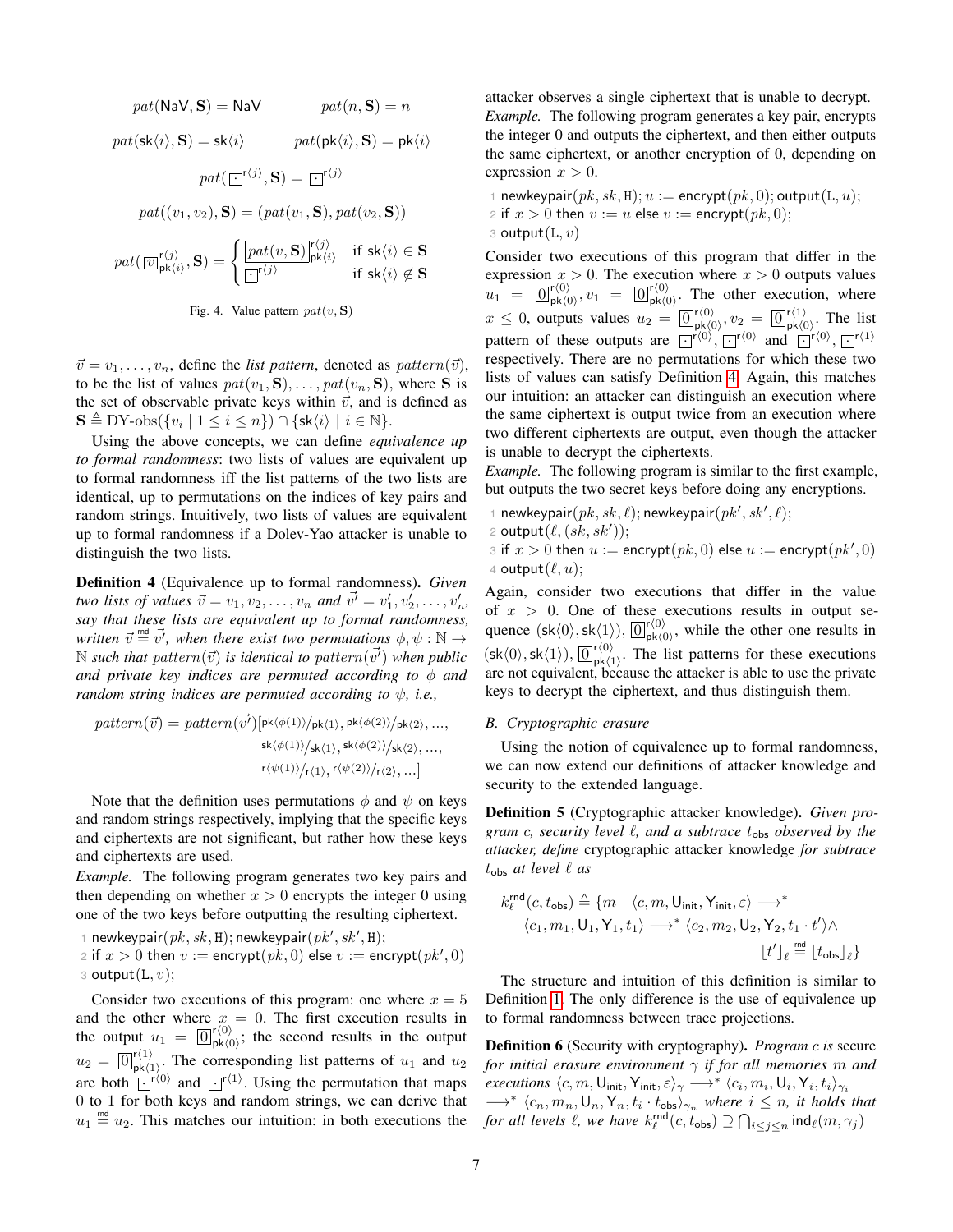Again, the structure and intuition of this definition is similar to Definition [3](#page-4-0) from Section [II-C,](#page-3-2) differing only in the use of cryptographic attacker knowledge.

*Example.* The following variant of our Snapchat-like example demonstrates how encrypting the compressed message before writing it to store makes the example secure.

1 newkeypair $(pk, sk, L$ <sup>delete</sup> $\geq$ H);

- 2  $display := msg; output(L, display);$
- 3 *compressed* :=  $\mathsf{encrypt}(pk, qzip(msg));$
- <sup>4</sup> init store to compressed;
- <span id="page-7-1"></span>5  $display := 0; msg := 0; sk := 0; set(delete);$
- 6 output(L,  $display$ ); output(L,  $sk$ );
- <span id="page-7-2"></span>7 read  $store$  into  $tmp;output(L,tmp);$

This program first generates a key pair that can be used to encrypt information up to policy L  $^{delete}$ , H, and encrypts the compressed content of msg, storing the ciphertext in compressed. At line [5,](#page-7-1) variables display, msg and sk are overwritten and the condition *delete* is set (requiring erasure of the initial value of variable  $msq$  and any information derived from that value). This program is secure: an attacker that starts observing program execution after *delete* is set will learn nothing about the initial value of  $msq$ , even if the program subsequently outputs the contents of all memory locations, including the ciphertext value of store (line [7\)](#page-7-2). Intuitively, this program is secure because both the initial value of msg and the private key used to encrypt the information derived from that value were erased prior to *delete* being set, even though an encryption of the compressed message is still accessible. If the assignment to  $sk$  in line [5](#page-7-1) was omitted (i.e., the private key was not overwritten), the program would be insecure: after delete is set, an observer could learn the private key and thus decrypt the ciphertext and learn the initial value of  $msg$ .

## IV. ENFORCEMENT

<span id="page-7-0"></span>In this section, we develop an enforcement mechanism for secure erasure based on a flow-sensitive security type system. A straightforward extension of our mechanism combines our type system with a run-time enforcement mechanism for a language with a heap. This extension is inspired by the work of Chong and Myers [\[13\]](#page-12-4) and is described in an accompanying technical report [\[9\]](#page-12-11).

In flow sensitive type systems, the type of a variable may change during program execution if the variable is updated. For example, in program  $x := y$ , where, initially, variable x is typed as H and variable  $y$  is typed as L, the type of  $x$  may be updated to L after the assignment.

The intuition behind our mechanism is the following:

1) The type system prevents information flows through variables or locations that enforce a weaker policy than the information requires. For example, the type system allows information with erasure policy  $p^{end}$  a to flow to variables with policy  $p^{end} \nearrow \top$ , but prevents flows to variables with policy  $p$ , since those variables would not be erased to  $q$  when the condition cnd is set. We formalize this relationship between security policies using a *relabeling judgment* (Section [IV-A\)](#page-7-3).

2) A command set(cnd) can only be typed when the typing

| r-lhs                           | r-rhs                                          |
|---------------------------------|------------------------------------------------|
| $p \leq p'$<br>$q \leq p'$      | $p' \leq p$<br>$p' \leq q$                     |
| $p \nsubseteq q \leq p'$        | $p' \leq p \nless q$                           |
| r-lab<br>$\ell \sqsubset \ell'$ | r-samecond<br>$p_1 \leq p_2$<br>$q_1 \leq q_2$ |
| $\ell < \ell'$                  | $p_1 \nsubseteq q_1 \leq p_2 \nsubseteq q_2$   |

<span id="page-7-5"></span>Fig. 5. Relabeling judgment on policies

environment contains no variables with security policies that contain erasure conditions cnd. In combination with (1), this requirement ensures that a condition *cnd* can be set only when no program variable contains information that needs to be erased by the time *cnd* is set (Section [IV-B\)](#page-7-4).

3) Encryption of sensitive information transfers the burden of preventing information flows from the data to the cryptographic keys used to encrypt it. As long as the keys are protected in accordance with the original policy on the information, the policy on the ciphertext can be relaxed (Section [IV-C\)](#page-9-0).

#### <span id="page-7-3"></span>*A. Relabeling judgment*

Our first step for constructing an enforcement mechanism, is to define a *relabeling* judgment that we can use to compare erasure policies. We say that policy p can be *relabeled* to q, written  $p \leq q$ , when enforcement of policy q on some information implies enforcement of policy  $p$  on the same information.

Figure [5](#page-7-5) defines the relabeling judgment. Erasure policies consisting of labels are compared using the ordering of the underlying security lattice, as per rule r-lab. For compound policies, the rule r-lhs specifies that a policy  $p^{cnd}$  q may be relabeled to policy  $p'$  if both  $p$  and  $q$  can be relabeled to  $p'$ . The condition variable *cnd* can be ignored because policy  $p'$  is restrictive enough to satisfy the requirements of both policies  $p$ and q, regardless of the condition variable. Rule r-rhs is similar. Finally, rule r-samecond defines relabeling between two policies with the same condition variable;  $p_1 \nless q_1$  can be relabeled to  $p_2 \nless q_2$  provided  $p_1 \leq p_2$  and  $q_1 \leq q_2$ ).

The relabeling judgment is sound with respect to the semantic interpretation of erasure policies. That is, strengthening the policy required on information in accordance with the relabeling order strictly decreases the number of initial memories an attacker can distinguish.

## <span id="page-7-4"></span>*B. Flow-sensitive enforcement of erasure*

Using the relabeling judgment, we introduce a security type system that enforces information erasure. Our type system has the following types:

$$
\begin{aligned} b ::= \mathsf{int} \mid \mathsf{cond} \mid \mathsf{pubkey}_p \mid \mathsf{privkey}_p \mid \mathsf{enc}_p \,\, b \mid (b, b) \\ \tau ::= b \,\, p \end{aligned}
$$

Base types, denoted by b, range over integers, erasure conditions, public and private keys, encrypted values, and tuples  $(b, b)$ . Types for public and private keys and encryptions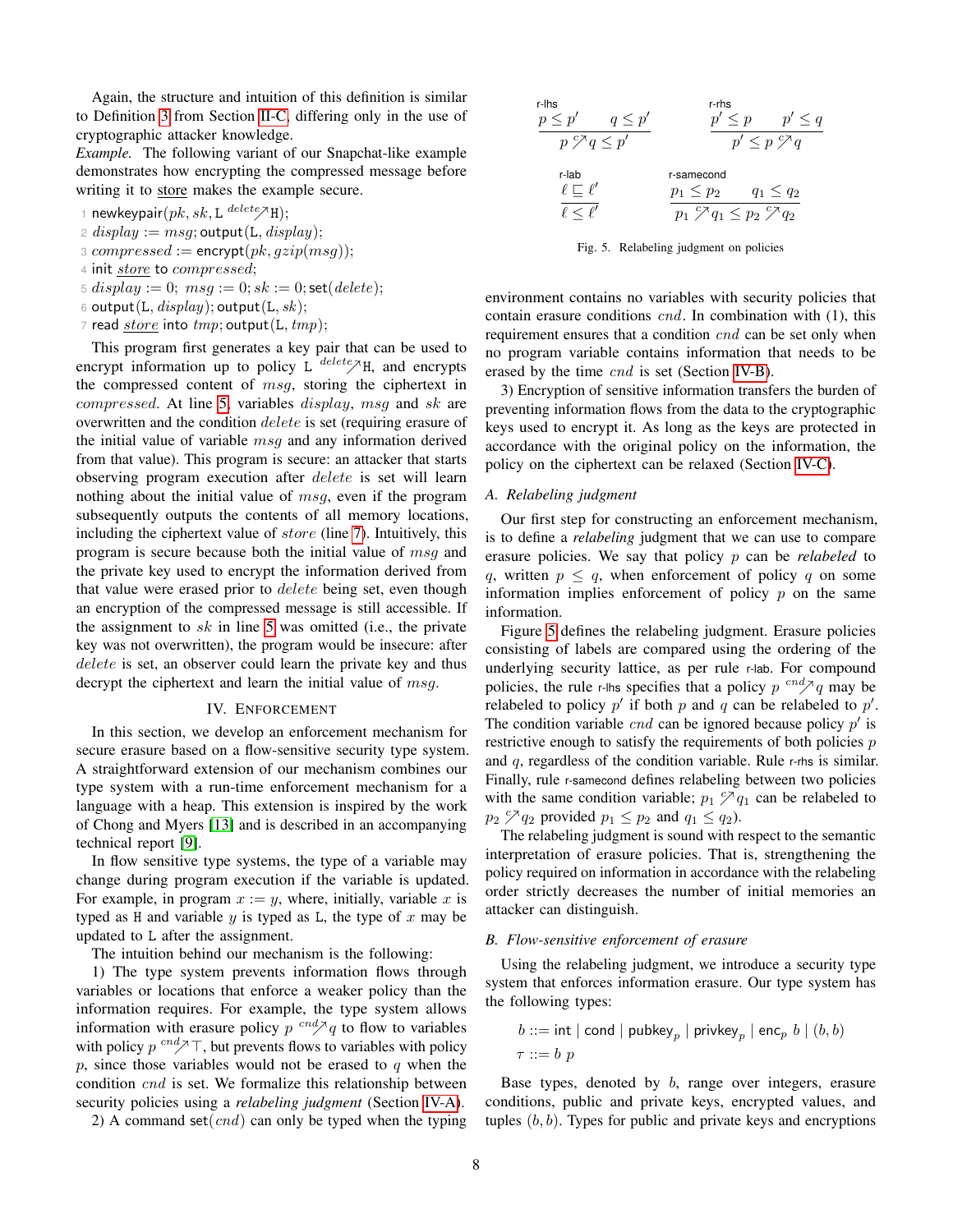$$
\dfrac{p_1 \leq p_2 \qquad \Gamma(cnd) = \text{cond } q}{\Gamma \vdash \ell \text{ ok}_{\text{pol}} \qquad \qquad \dfrac{q \leq p_i \qquad \Gamma \vdash p_i \text{ ok}_{\text{pol}} \qquad (i=1,2)}{\Gamma \vdash p_1 \stackrel{cnd \nearrow p_2}{\longrightarrow} \text{ok}_{\text{pol}}}
$$

<span id="page-8-0"></span>Fig. 6. Well-formed erasure policies

are annotated with a key policy  $p$ . For keys the policy bounds the level of information that may be encrypted with the key pair. For encrypted values, the policy is same as the policy of the key that was used to produce the ciphertext. General types are denoted by  $\tau$  and consist of a base type b and an associated policy p.

Typing environments and well-formed policies. Let  $\Gamma$  be a typing environment that maps standard variables and writeonce variables to general types: Γ : Vars ∪ Vars  $\rightarrow \tau$ . We use  $\dot{x}$  to range over the domain of Γ, while we use  $\underline{x}$  and  $x$ when we refer specifically to write-once and standard variables respectively. We require that typing environments are *wellformed*. Defining well-formed typing environments requires first defining well-formed policies.

Figure [6](#page-8-0) defines when a policy  $p$  is well-formed in Γ, denoted  $\Gamma \vdash p$  ok<sub>pol</sub>. Erasure policies that are simple security levels  $\ell$ are always well formed. There are two key restrictions for a well-formed policy  $p_1 \text{ }^{cnd} \nearrow p_2$ . First, the policy of the condition variable  $\Gamma(cnd)$  must be no more restrictive than either  $p_1$  or  $p_2$ . That is, information about whether *cnd* has been set is allowed to flow to both  $p_1$  and  $p_2$ . This prevents covert information flows via condition variables. Second, policy  $p_2$  must be as restrictive as  $p_1$ . Thus the policy is indeed an erasure policy rather than a declassification or an arbitrary relabeling.

We lift well-formedness from policies to typing environments. An environment  $\Gamma$  is well-formed, written  $\vdash \Gamma$  ok<sub>env</sub>, if and only if all policies it contains are well-formed (cf. Definition [7](#page-14-0) in Appendix).

Flow-sensitive type system. The typing judgment for expressions has the form  $\Gamma \vdash e : b \, p$ . The intuition and inference rules for this judgment are the standard ones for security type systems, and we omit them for brevity.

The typing judgment for commands is flow sensitive, and has the form  $\Gamma, pc \vdash c : \Gamma'$ , where  $\Gamma$  is the typing environment immediately before the execution of command  $c$ , program counter policy  $pc$  is an erasure policy that is an upper bound on the information that may have influenced the decision to execute command  $c$ , and  $\Gamma'$  is the updated typing environment that holds immediately after command  $c$  terminates. Figure  $7$  presents selected typing rules for the non-cryptographic commands. In these rules, we use a straightforward extension of relabeling to types and typing environments. We require that all typing environments are well-formed, but omit the corresponding premises  $\vdash \Gamma$  ok<sub>env</sub> from Figure [7](#page-8-1) for brevity. The structure of the rules follows the flow-sensitive security type system of Hunt and Sands [\[26\]](#page-13-12). The interested reader can find the remaining rules of the type system in the Appendix.

Rule t-assign updates the erasure policy for variable  $x$  with

| t-assign                                                                      |  |
|-------------------------------------------------------------------------------|--|
| $\Gamma \vdash e : b \ p$ cond-free(b) $\{p, pc\} \leq q$                     |  |
| $\Gamma, pc \vdash x := e : \Gamma[x \mapsto b]$                              |  |
| t-init                                                                        |  |
| $\Gamma \vdash e : b \ p$ $\Gamma(\underline{x}) = b \ q$ $\{pc, p\} \leq q$  |  |
| $\Gamma, pc \vdash \mathsf{init} \underline{x}$ to $e : \Gamma$               |  |
| t-read                                                                        |  |
| $\Gamma(\underline{x}) = b \ q \qquad \{pc, q\} \leq p$                       |  |
| $\Gamma, pc \vdash$ read $\underline{x}$ into $y : \Gamma[y \mapsto b]$       |  |
| t-set                                                                         |  |
| $x \notin$ erasureconds $(\Gamma) \cup$ erasureconds $(pc)$                   |  |
| $\Gamma(x) = \text{cond } p$ $pc \leq p$                                      |  |
| $\Gamma, pc \vdash \mathsf{set}(x) : \Gamma$                                  |  |
| t-output                                                                      |  |
| $\Gamma \vdash e : b \ p$ $\{p, pc\} \leq q$ $\text{cur}(q) \sqsubseteq \ell$ |  |
| $\Gamma, pc \vdash$ output $(\ell, e) : \Gamma$                               |  |
|                                                                               |  |

<span id="page-8-1"></span>Fig. 7. Selected typing rules for basic commands

policy q, where q is an upper bound of both the policy of expression  $e$  and the current program counter policy  $pc$ . This accounts for both explicit information flows from the computed expression and implicit information flows due to control flow Premise cond-free $(b)$  ensures that the type of the assigned variable is not cond or a tuple that contains a cond. Thus only a set $(x)$  command can mutate a condition variable.

The typing rules for write-once variables, t-init and t-read, are similar to the typing rule for assignment and expressions. Crucially, however, the types of write-once variables are flowinsensitive since information stored in them cannot be erased. The type system does not enforce that write-once variables are written to at most once (and thus the type system does not enforce progress). However, this property is not required to prove that the type system enforces security.

Rule t-set requires that when typing command set(x) neither variables in the current typing environment nor the program counter policy  $pc$  contain erasure policies with  $x$  as the erasure condition variable. This effectively ensures that any information that needs to be erased when the condition is set has already been erased by the program. Furthermore, it implies that information with an erasure policy that is eventually set cannot be stored in a write-once variable, since the type of write-once variables is fixed, and so the environment will always contain that condition variable. These restrictions are imposed by the requirement that  $x \notin$  erasureconds( $\Gamma$ )∪erasureconds( $\mathit{pc}$ ). The type system also requires that  $pc \leq p$  where  $\Gamma(x) =$ cond p, which ensures that the decision to set the condition variable does not reveal sensitive information.

Operator erasureconds( $arg_1, arg_2, \ldots$ ) returns all condition variables that appear in the erasure policies of its arguments (cf. Appendix). The erasure conditions of a variable with type  $b$   $p$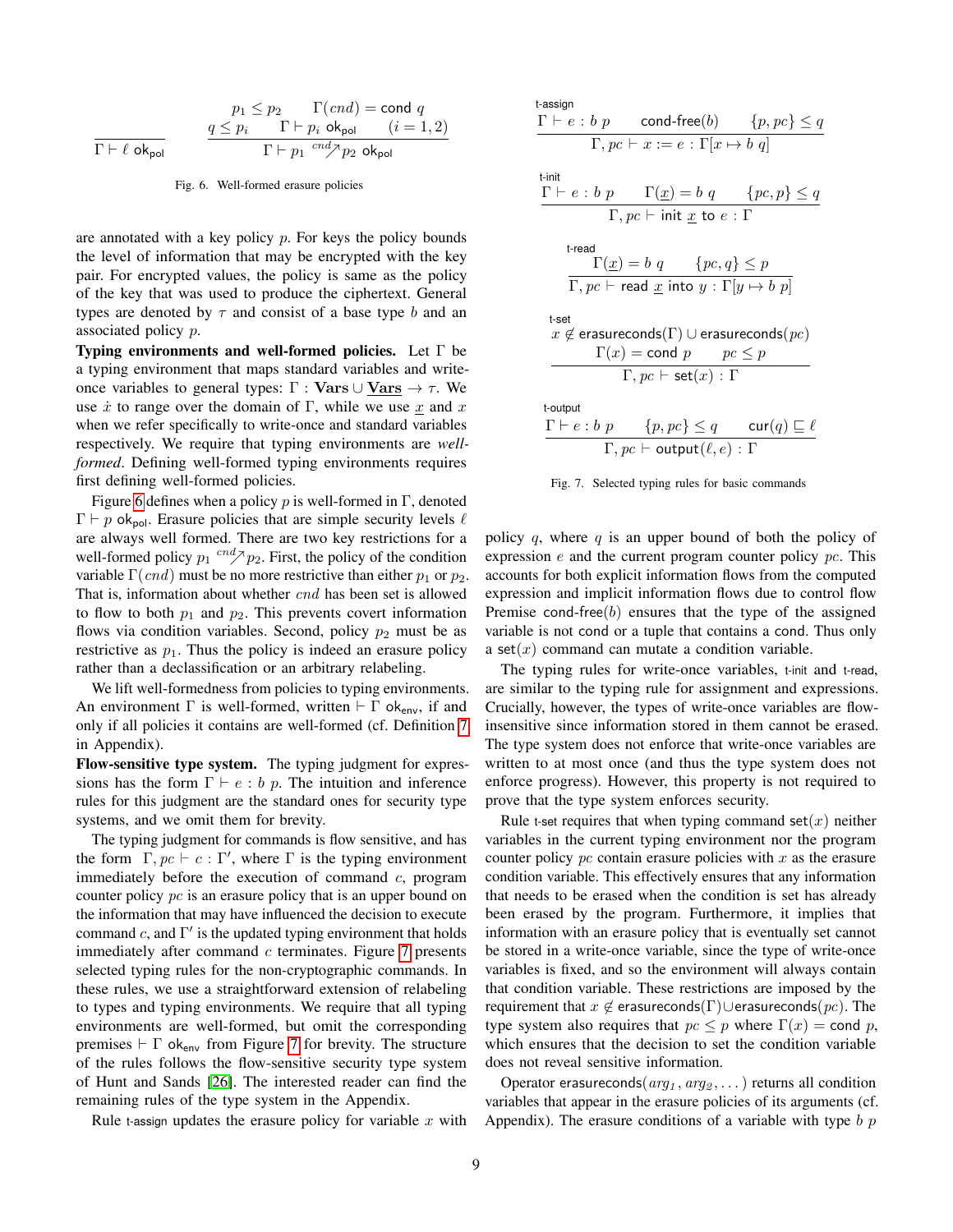include condition variables within private key types appearing in b, ensuring that keys which could be used to decrypt sensitive information are also erased. Condition variables in public keys are not included because they do not protect sensitive information and do not need to be erased.

Rule t-output emphasizes the temporal nature of erasure policies: outputting a value on channel  $\ell$  is permitted if the currently enforced security level of the value's policy is allowed to flow to  $\ell$ . For example, if the policy L  $\text{cm}^d/\text{H}$  is enforced on a value, then the currently enforced security level of the policy is L, and thus the value is allowed to be output to a channel with level L.

*Example.* Under initial typing environment Γ such that  $\Gamma(cnd) = \text{cond } L$  and  $\Gamma(x) = \text{int } L \frac{cnd}{\lambda} H$ , and initial program counter policy  $pc = L$ , the program

$$
\mathsf{output}(\mathtt{L},x); x := 0; \mathsf{set}(\mathit{cnd}); \mathsf{output}(\mathtt{L},x)
$$

is well-typed. While  $x$  initially contains information that requires erasure, it has been overwritten with public information before the command set(cnd). Thus the program type checks. Both output statements are secure since the first occurs while information with policy L  $\epsilon^{nd}$  H is allowed to be observed on channel L and the second outputs only public information. *Example.* Under the same initial typing environment, the following program

if 
$$
x > 0
$$
 then set(*cnd*) else skip

is rejected by the type system because information in  $x$  is not erased by the time cnd is set.

*Example.* Consider the program

output(L, x); init file to  $x; x := 0$ ;  $set(cnd)$ ; read *file* into y; output(L, y)

under an initial program counter level  $pc = L$  and initial typing environment  $\Gamma$  where  $\Gamma(cnd) = \text{cond } L$ ,  $\Gamma(x) = \text{int } L^{cnd} \rightarrow H$ , and  $\Gamma$ (file) = int L <sup>cnd</sup>/H. This program is similar to the first example, but stores the sensitive information in  $x$  to file that cannot be erased. Right before set(cnd) maps file to  $\overline{L^{cnd}}$ <sup>H</sup>. Thus set(cnd) does not type check. Alternatively, if the initial environment mapped file to H, set(cnd) would type check, but output(L,  $y$ ) would not.

## <span id="page-9-0"></span>*C. Typing cryptography*

Figure [8](#page-9-1) introduces the additional typing rules for cryptographic operations. These rules control the flow of information in the program and ensure that encrypted values and keys can be safely used to enforce information erasure.

Values of type pubkey<sub>pk</sub> p and privkey<sub>pk</sub> q are public and private keys, respectively, where  $p_k$  is an upper bound on the information that those keys can encrypt and decrypt. Thus in the rule for encryption (t-pub-enc), the information to be encrypted must be bounded above by  $p_k$ , and in the rule for decryption (t-pub-dec), the result of decryption must be bounded below by  $p_k$ .

In rule t-pub-newkey, the policy  $q$  enforced on a private key must be at least as restrictive as  $p_k$  and the decision to generate

t-pub-newkey

$$
\frac{pc \leq p}{\Gamma} \xrightarrow{pc \leq p_k} \frac{p_k \leq q}{\Gamma[x \mapsto \text{pubkey}_{p_k} \ p, y \mapsto \text{privkey}_{p_k} \ q]}
$$

$$
\Gamma, pc \vdash \text{newkeypair}(x, y, p_k) : \Gamma'
$$

t-pub-enc

$$
\cfrac{\Gamma\vdash e_1:\mathsf{pubkey}_{p_k}\ p\qquad \Gamma\vdash e_2:b\ p''\qquad p''\leq p_k}{\{pc,p\}\leq p'}\ \cfrac{\Gamma\vdash e_2:b\ p''\qquad \Gamma'\leq p_k\ b\ p']}{\Gamma,\, pc\vdash x:=\mathsf{encrypt}(e_1,e_2):\Gamma'}
$$

$$
\cfrac{\text{t-pub-dec}}{\Gamma \vdash e_1 : \text{privkey}_{p_k} \ p \qquad \Gamma \vdash e_2 : \text{enc}_{p_k} \ b \ q}{\{q, p_k, p, pc\} \leq q' \qquad \Gamma' = \Gamma[x \mapsto b \ q']}{\Gamma, pc \vdash x := \text{decrypt}(e_1, e_2) : \Gamma'}
$$

<span id="page-9-1"></span>Fig. 8. Typing for cryptography

a new key pair  $(p_c)$  must be bounded below by  $p_k$ . Intuitively, if secret information is encrypted, the private key that can decrypt it should also be treated as secret information; if the private key were public information, then anyone could use the private key to decrypt the ciphertext and obtain secret information. Crucially, this restriction also ensures that if encrypted information needs to be erased, it suffices to erase the private key. That is, if a keypair can be used to encrypt information that must be erased, then the policy enforced on the private key must be at least as restrictive as the erasure policy, and the private key must be erased if needed. A single key-pair may be used to protect multiple data items, so long as the bound of the key pair is at least as restrictive as the erasure policy to enforce on each sensitive datum.

In rule t-pub-enc, the ciphertext that results from encrypting a value with policy  $p''$  using a public key with type pubkey<sub>pk</sub> p has policy  $p'$ , and  $p'$  does not need to be bounded below by either  $p''$  or  $p_k$ . That is, the result of encrypting a secret value is a non-secret ciphertext. Note, however, that both the decision to encrypt and the choice of which public key to use may reveal information, and so  $p'$  must be bounded below by both  $p$  and  $pc$ . Similarly, in rule t-pub-dec the result of decrypting a ciphertext must be bound below by the decision to decrypt, the choice of which private key to use, and the choice of which ciphertext to decrypt.

*Example.* Recall the secure variant of the Snapchat-like example from Section [III.](#page-4-1) Consider an initial typing environment  $\Gamma(delete) = \text{cond L}, \Gamma(msg) = \text{int L}^{delete} \gamma H, \text{ and } pc = L.$ Also assume that the type of  $gzip(msg)$  is the same as the type of  $msg$ , i.e, the type captures the implicit flow from  $msg$ to the result of the expression. This program is well typed, since the ciphertext *compressed* may have policy L and thus store does not need to be erased before the condition is set. Moreover, as we discuss in Section [III,](#page-4-1) the secret key  $sk$  is erased. Thus this program is also semantically secure.

*Example.* Consider the same program but with the command  $sk := 0$  removed. This program is no longer secure because an observer can use the secret key to decrypt the second output,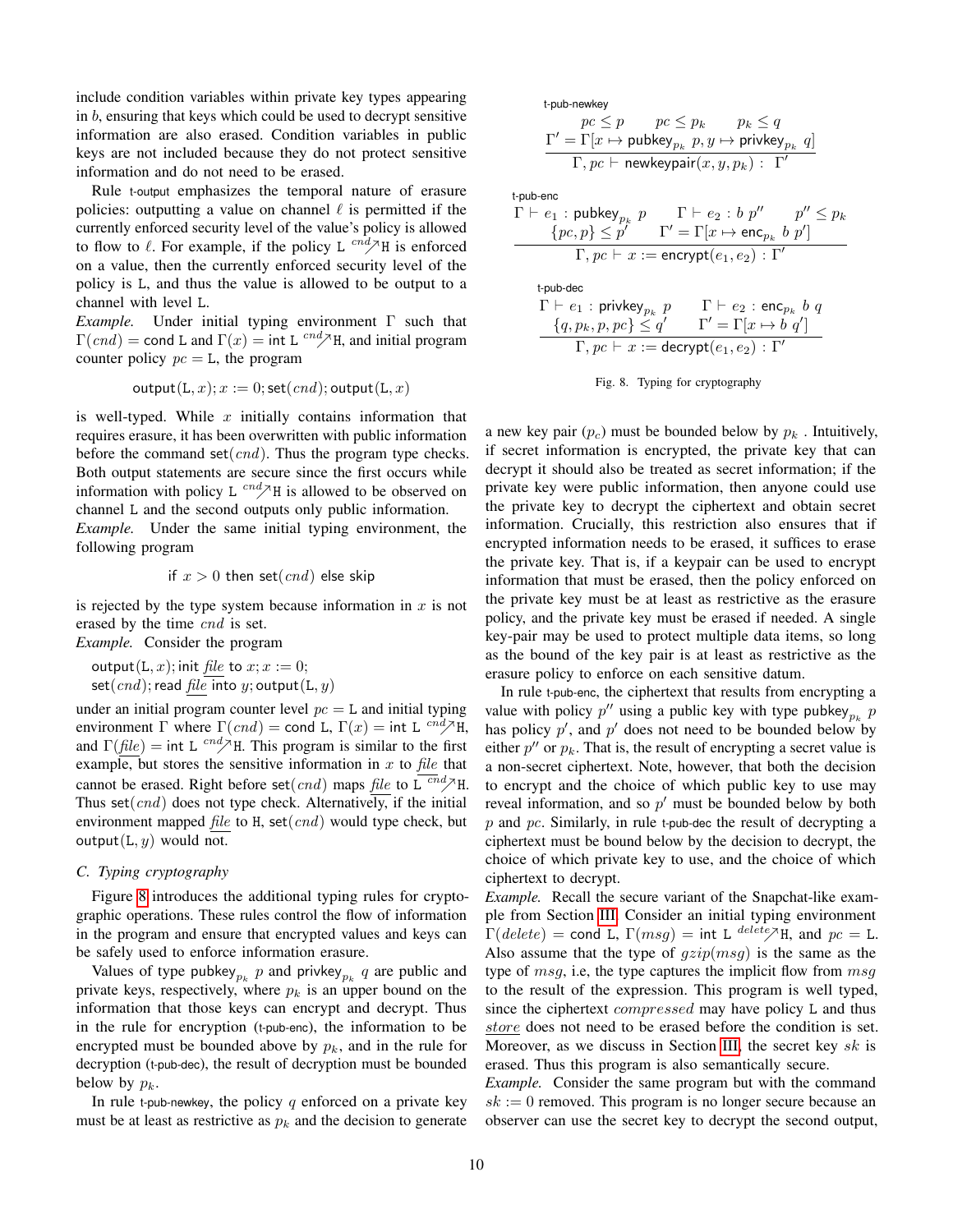learning information about  $msq$  after the condition is set. This program is rejected by the type system because  $sk$  is not treated in accordance with the key policy L  $^{delete}$  H, which would require it to be erased before the command  $set(delete)$ .

## *D. Assurance*

We now formulate our main soundness result. First, observe that our type system is termination insensitive [\[8\]](#page-12-8) and thus cannot enforce Definition [6.](#page-6-3) Instead, we state soundness with respect to a weaker, termination-insensitive variant of Definition [6.](#page-6-3) Existing techniques that either combine typebased enforcement with termination analysis [\[36\]](#page-13-13) or further restrict the expressiveness of programs to eliminate termination channels [\[39,](#page-13-10) [44,](#page-13-14) [48\]](#page-13-15) can mitigate this limitation.

As a technical device in our definition of terminationinsensitive security, we introduce  $Conv(c)$ , the set of converging memories.

$$
\mathsf{Conv}(c) \triangleq \{m \mid \langle c, m, \mathsf{U}_{\mathsf{init}}, \varepsilon \rangle \longrightarrow^* \langle \mathsf{stop}, m', \mathsf{U}', t' \rangle \}
$$

In the statement of our security theorem below, we use the set of converging memories to exclude memories that would cause the program to diverge or get stuck.

<span id="page-10-0"></span>Theorem 1 (Termination-insensitive security). *Consider program c such that*  $\Gamma, pc \vdash c : \Gamma'$ *, Then for all*  $m \in$ Conv(c) *and all runs such that*  $\langle c, m, U_{\text{init}}, Y_{\text{init}}, \varepsilon \rangle_{\gamma} \longrightarrow^*$  $\langle c_i, m_i, U_i, Y_i, t_i \rangle_{\gamma_i} \longrightarrow^* \langle c_n, m_n, U_n, Y_n, t_i \cdot t_{\text{obs}} \rangle_{\gamma_n}$ , where  $i \leq n$ , *it holds that for all levels*  $\ell$ *:* 

$$
k^{\mathsf{rnd}}_\ell(c, t_{\mathsf{obs}}) \supseteq \mathsf{Conv}(c) \cap \bigcap_{i \leq j \leq n} \mathsf{ind}_\ell(m, \gamma_j)
$$

Standard proof techniques to show that a security type system enforces a noninterference-like property do not immediately work. There are two complicating factors. First, we need to prove a noninterference-like property for security policies ordered by the relabeling relation. However, channel outputs violate this ordering (since, e.g., information labeled L  $\text{cm}^d/\text{H}$ can be output to channel L, even though L  $\text{cm}^2/\text{H} \not\leq L$ ). This requires proving a property stronger than noninterference, where, for example, even though two L-equivalent executions may start with different values at policy L  $\text{cmd}$  H, once condition cnd is set, the two executions are thereafter L  $\text{cnd}$ <sup>H</sup>-equivalent. Second, our erasure policies are dynamic policies [\[4\]](#page-12-6), and we must show that the type system is a sound and accurate static approximation of these policies. This requires powerful invariants, including that branches and loops modify the type of a variable only if the branch or loop might modify the variable's value. The accompanying technical report [\[9\]](#page-12-11) includes the proof of Theorem [1](#page-10-0) for our model extended with a heap enforcement mechanism. Theorem [1](#page-10-0) as stated in this section is a corollary.

#### V. IMPLEMENTATION

We have implemented an extended version of the enforcement mechanism from Section [IV](#page-7-0) in the tool KEYRASE. KEYRASE combines static analysis and source-to-source translation to enforce erasure policies in Java programs. To effectively support erasure in the presence of objects, the tool combines

a flow-sensitive analysis to ensure erasure of information in local variables with a run-time mechanism to erase data in the heap. The run-time mechanism allows information with erasure policies to flow into the heap without requiring precise static reasoning. The extension of the language to model a heap and run-time erasure mechanism is presented in the technical report [\[9\]](#page-12-11).

KEYRASE uses the Accrue Interprocedural Java Analysis Framework [\[14\]](#page-12-12) (or, simply, "Accrue"). Accrue is itself built as a compiler extension to Polyglot [\[38\]](#page-13-16), an extensible compiler framework for Java. KEYRASE is implemented in approximately 3,000 lines of Java code, but is built of on top of an interprocedural constraint-based information-flow analysis, which consists of approximately 11,000 lines of Java code. KEYRASE uses contraint-based type inference to require fewer type annotations.

Language extensions. KEYRASE extends Java with a distinguished type Condition. Conditions may appear only as static fields or local variables, must be declared final, and cannot be used in expressions or passed as arguments. This ensures that conditions used in erasure policies can always be statically identified. A program sets a condition with its set method.

Programmers may annotate field declarations and expressions with a security policy for the contents of the field or the result of the expression. Erasure policies that appear in annotations can refer to any condition variable in scope. KEYRASE also has annotations for declassification. While our formal model does not include declassification, we conjecture that it can be accounted for by weakening the indistinguishability relation in the style of Askarov and Sabelfeld [\[5\]](#page-12-9).

Security analysis. When invoked, KEYRASE attempts to infer security policies for every field, local variable, and expression in a program and reports whether those policies are consistent with information flow constraints and annotations. The constraints track explicit and implicit information flows through Java language features such as objects, fields, static and dynamic method dispatch, and exceptions. The constraints do not track information flow via termination, timing, or other covert channels. Like the enforcement mechanism described in Section [IV,](#page-7-0) our analysis is flow sensitive for local variables and expressions but flow insensitive for heap locations. We do not support concurrency.

In addition to constraints that ensure standard informationflow restrictions, KEYRASE uses several constraints to enforce the novel requirements of our type system: (1) Whenever a condition may be set (either by calling set directly, or by calling a method or constructor that may set a condition), we require that the condition does not appear in the security policies inferred for either the program counter or local variables in scope at that program point. This is analogous to the requirements of typing rule t-set. (2) At calls to encryption and decryption functions, we constrain the policies associated with public and private keys according to typing rules t-pub-enc and t-pub-dec. (3) By default, fields are constrained to simple security level policies unless they are explicitly annotated with an erasure policy. Furthermore, to make sure that fields with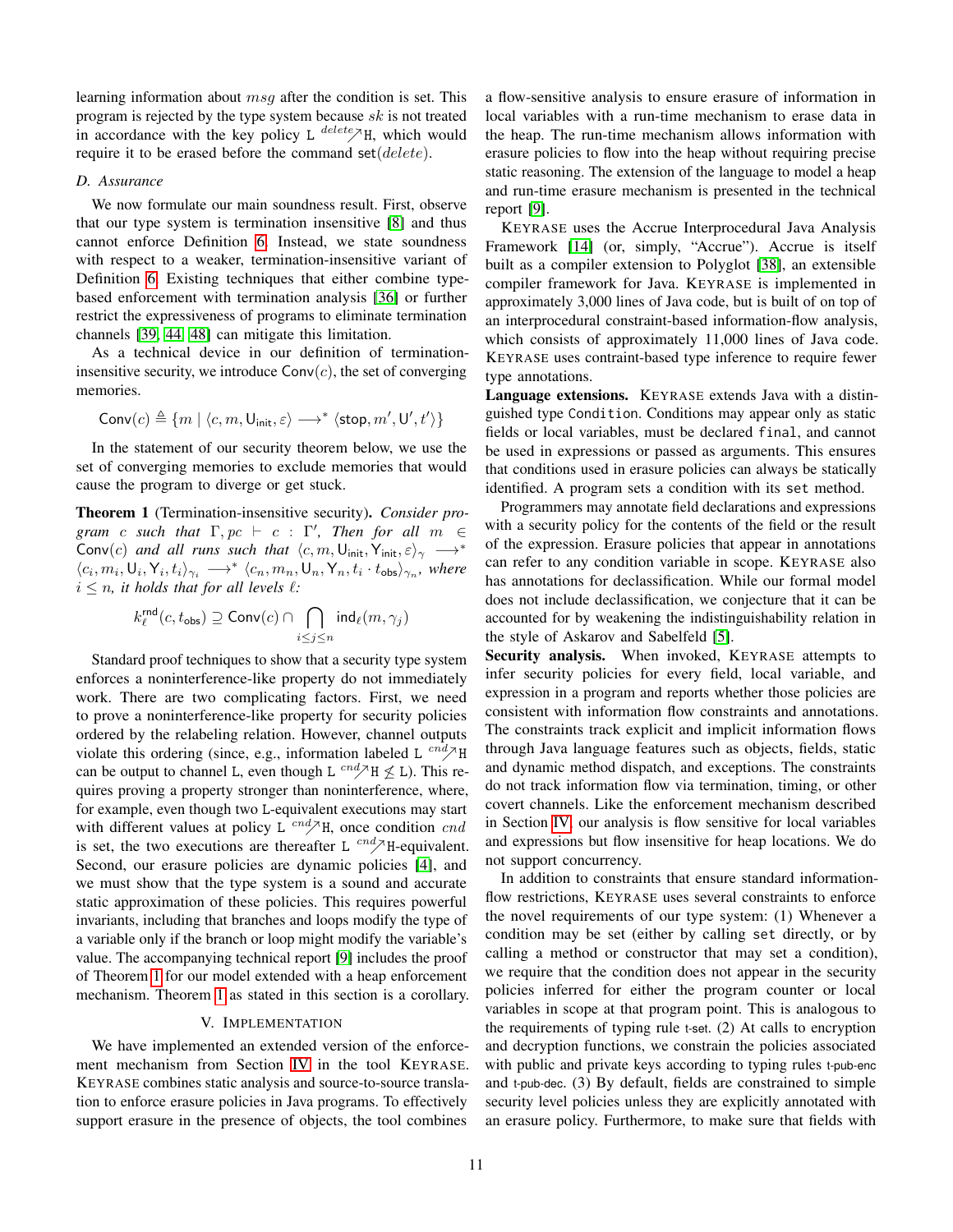erasure policies can be erased by reassignment, they may not be marked final.

We rely on programmer-provided signatures to identify methods for key generation, encryption and decryption. The programmer may also provide signatures describing the information-flow behavior of library code. When neither code nor a signature is available, KEYRASE (unsoundly) assumes that information may flow from the receiver and arguments of a method call to the return value of the method and to all fields of the receiver.

Translation. KEYRASE implements a source-to-source translation to enforce erasure in the heap. The translation injects code into the constructors or static initializers of classes that contain fields that may require erasure. This code registers a listener with the condition specified in the erasure policy. When the condition is set, it notifies the listeners, which overwrite the fields with default values.

# VI. CASE STUDY

We used KEYRASE to check the security of examples in this paper. We also implemented a simple Internet Relay Chat (IRC) client that keeps a compressed and encrypted log of messages on disk. The client comprises 316 non-comment lines of code (excluding libraries) and can connect to a server, join a chat channel, send and receive messages, and view previous messages from the log.

The client also has a \clear command that erases all information about previous chat messages from the system. This security requirement is expressed as an erasure policy on received messages: L  $\text{clear} \geq \top$ . This policy requires information to be erased when the condition clear is set, which happens when the \clear command is issued. Afterwards, the client can resume logging new messages.

To reflect that data on disk cannot be reliably deleted, the signatures for methods that write to the file system accept only information with policy L. Thus, the client cannot log messages to the file system directly. Instead, it compresses and encrypts the log in screen-sized blocks before writing it to disk. KEYRASE ensures that the keys used are also protected with policy L  $\text{clear} \nearrow \top$  and thus cannot be written to the file system. Information about received messages also flows to the component that maintains a short buffer of messages used to redraw the screen. This buffer must also be erased when the clear condition is set. Of course, the terminal window itself may contain sensitive information. The client erases this trusted channel by sending a clear screen command.

Other information flows in the program reveal sensitive information indirectly: for example, writing even encrypted information to the file system reveals information about the existence of messages, if not their contents. KEYRASE detects this leak because the client attempts to write to the file system while the program counter is tainted. Since the information revealed is minimal, we added a declassification annotation to allow it rather than modify the program to always write a fixed-size log entry.

KEYRASE also detected leaks caused by insecure programming. For example, in Java, many methods that operate on sensitive data can throw exceptions that leak information by preventing subsequent outputs that would otherwise be secure. Avoiding these leaks requires careful handling of exceptions, which is difficult without tool support.

In total, the IRC client required eight annotations: two to declare the types of cryptographic keys, two to declare the erasure policies of object fields, and four declassification annotations. One is the declassification of whether a new log entry has been added, described above. The remaining three declassify (1) the number of previous log entries, (2) output to the terminal window, and (3) whether a message was a "ping" (which generates multiple log entries).

Our experience with KEYRASE confirms that correctly identifying sensitive data that should be erased is challenging most of the information flows we found were not immediately obvious. This reinforces the importance of cryptographic information erasure rather than data deletion in applications that use untrusted storage.

## VII. RELATED WORK

Information erasure. Chong and Myers introduce languagebased information erasure [\[12\]](#page-12-3) and define erasure policies via a denotational semantics with an attacker that has direct access to memory. Our semantics for erasure policies is operational. In addition we use a precise and extensible knowledge-based attacker model, which allows for an extension to cryptographically-masked values [\[7\]](#page-12-13).

Additional work has furthered the semantic definition of information erasure. Del Tedesco et al. [\[16\]](#page-12-5) provide a semantic framework for expressive erasure policies. Their semantic condition, like ours, is based on attacker knowledge. Their policies can describe richer erasure policies than ours, including erasure policies that depend on the data to be erased. In contrast to our work, though, they do not provide an enforcement mechanism. Beyond the sequential programs that our work focuses on, Jiang et al. [\[28\]](#page-13-17) consider information erasure and release in multi-threaded programs, using a bisimulation-based semantic condition.

There are several language-based mechanisms for information erasure. However, unlike our work, none support cryptographic enforcement. Hunt and Sands [\[27\]](#page-13-7) give the first such non-cryptographic mechanism, but support only lexically delimited erasure conditions. This restriction enables simple and elegant enforcement via a flow-sensitive security-type system. Hansen and Probst [\[24\]](#page-13-18) enforce erasure policies in Java Card bytecode, with a single erasure condition set at the end of execution. Nanevski et al. [\[37\]](#page-13-19) specify and enforce erasure policies using Relational Hoare Type Theory. Del Tedesco et al. [\[15\]](#page-12-14) design a Python library for erasure but ignore implicit flows. Chong and Myers [\[13\]](#page-12-4) enforce dynamic erasure conditions using an expensive run-time mechanism that requires local variables that may need erasure to be lifted to the heap. Our tool, KEYRASE combines static enforcement of erasure for local variables with a run-time enforcement mechanism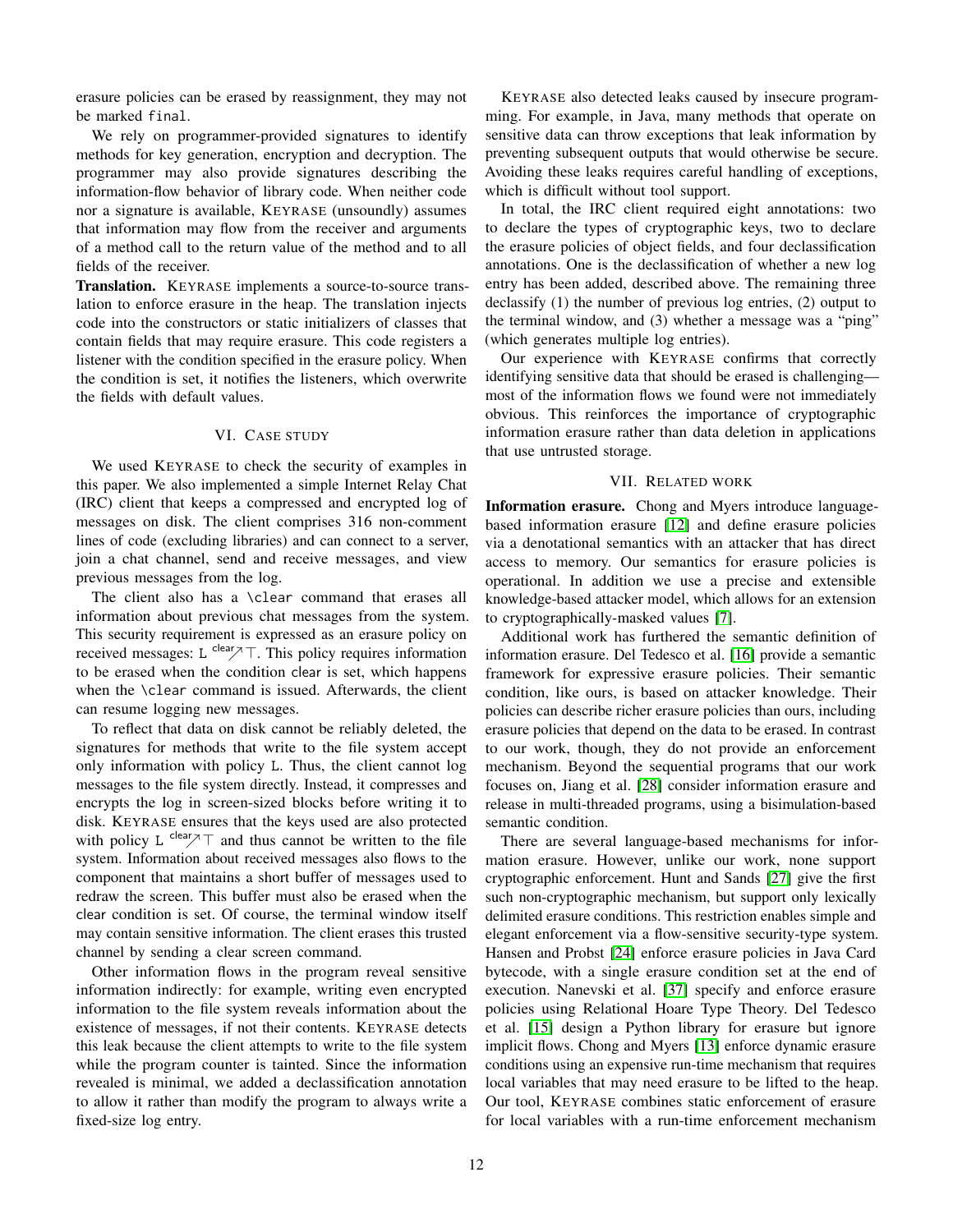similar to that of Chong and Myers [\[13\]](#page-12-4) for the heap. Thus KEYRASE mitigates the scalability issues of an exclusively run-time mechanism.

Van Delft et al. [\[46\]](#page-13-20) describe a general framework for enforcing dynamic policies like information erasure. Similar to our approach, they separate the enforcement of the policy into a flow-sensitive dependency analysis and a static approximation of the policy. In fact, proving the correctness of the static approximation is the most challenging aspect of our proofs.

Deletion without guaranteed erasure. Perlman proposes a file system that provides "assured deletion" [\[40\]](#page-13-21), where data is stored encrypted and trusted stores (called *ephemerizers*) are responsible for managing cryptographic keys, including erasing them when needed. Tang et al. [\[45\]](#page-13-9) implement a service on Amazon S3 that realizes these ideas. Dunn et al. [\[18\]](#page-12-15) use similar techniques to implement *ephemeral channels* that enable assured deletion of communication between a process and peripheral devices, and Bauer and Priyantha [\[10\]](#page-12-1) propose similar techniques to securely delete files and backups. Several encrypted file systems use this approach to securely delete files (e.g., [\[33,](#page-13-22) [34,](#page-13-23) [41,](#page-13-24) [50\]](#page-13-25)). Our work extends this line of work. It (i) provides firm foundations for assured deletion and (ii) extends it to information erasure.

Cryptography and information-flow control. We build on prior work on information-flow security for languages with cryptographic primitives. Volpano and Smith [\[47,](#page-13-26) [49\]](#page-13-27) consider the secure use of one-way functions in programs. Abadi [\[1\]](#page-12-16) introduces information-flow control type systems for a language with symmetric cryptographic operators. Abadi and Blanchet [\[2\]](#page-12-17) consider asymmetric cryptography operators, and Fournet et al. [\[19\]](#page-13-28) consider operators homomorphic encryption. Laud [\[29\]](#page-13-29) considers encryption operators, but assumes that keys can be statically distinguished [\[30\]](#page-13-30). Askarov et al. [\[7\]](#page-12-13) introduce (and enforce) a semantic security condition that can reason about keys that can be dynamically (but not statically) distinguished. These prior works use a symbolic model of cryptography [\[17\]](#page-12-10), which Laud proves sound for a computational model of cryptography [\[31\]](#page-13-11). Laud and Vene [\[32\]](#page-13-31) present a type system that is sound for a computational model of cryptography. Our work is inspired by these results. In particular, Askarov et al. [\[7\]](#page-12-13) and Laud [\[31\]](#page-13-11) provide the starting point for our exploration of the use of cryptography for information erasure — a direction beyond the goals of previous work on cryptography-based information security.

### VIII. CONCLUSION

This work combines cryptographic data deletion with information-flow control. The result is a novel semantic security condition for cryptographic information erasure, a flow-sensitive security type system that enforces it, and an implementation (and case study) that demonstrates the practicality of the approach. This work improves the practicality of language-based information erasure and provides stronger guarantees than existing cryptographic data deletion.

### ACKNOWLEDGMENTS

This work is supported by the National Science Foundation under Grant No. 1054172 and by the Air Force Research Laboratory. We would like to thank Anitha Gollamudi for her helpful feedback.

#### **REFERENCES**

- <span id="page-12-16"></span>[1] M. Abadi. Secrecy by typing in security protocols. *Journal of the ACM*, 46(5):749–786, Sept. 1999.
- <span id="page-12-17"></span>[2] M. Abadi and B. Blanchet. Secrecy types for asymmetric communication. *Theoretical Computer Science*, 298(3):387–415, 2003.
- <span id="page-12-0"></span>[3] G. Aggarwal, E. Bursztein, C. Jackson, and D. Boneh. An analysis of private browsing modes in modern browsers. In *USENIX Security Symposium*, pages 79–94, 2010.
- <span id="page-12-6"></span>[4] A. Askarov and S. Chong. Learning is change in knowledge: Knowledge-based security for dynamic policies. In *Proceedings of the 25th IEEE Computer Security Foundations Symposium*, pages 308–322, 2012.
- <span id="page-12-9"></span>[5] A. Askarov and A. Sabelfeld. Gradual release: Unifying declassification, encryption and key release policies. In *Proceedings of the IEEE Symposium on Security and Privacy*, pages 207–221, 2007.
- <span id="page-12-7"></span>[6] A. Askarov and A. Sabelfeld. Tight enforcement of informationrelease policies for dynamic languages. In *Proceedings of the IEEE Computer Security Foundations Symposium*, July 2009.
- <span id="page-12-13"></span>[7] A. Askarov, D. Hedin, and A. Sabelfeld. Cryptographicallymasked flows. In *Proceedings of the 13th International Static Analysis Symposium*, Lecture Notes in Computer Science, Aug. 2006.
- <span id="page-12-8"></span>[8] A. Askarov, S. Hunt, A. Sabelfeld, and D. Sands. Terminationinsensitive noninterference leaks more than just a bit. In *Proceedings of the 13th European Symposium on Research in Computer Security*, pages 333–348, 2008.
- <span id="page-12-11"></span>[9] A. Askarov, S. Moore, C. Dimoulas, and S. Chong. Cryptographic enforcement of language-based information erasure. Technical Report TR-01-15, Harvard School of Engineering and Applied Sciences, 2015. URL [ftp://ftp.deas.harvard.edu/](ftp://ftp.deas.harvard.edu/techreports/tr-01-15.pdf) [techreports/tr-01-15.pdf.](ftp://ftp.deas.harvard.edu/techreports/tr-01-15.pdf)
- <span id="page-12-1"></span>[10] S. Bauer and N. B. Priyantha. Secure data deletion for Linux file systems. In *Proceedings of the 10th Conference on USENIX Security Symposium*, Berkeley, CA, USA, 2001. USENIX Association.
- <span id="page-12-2"></span>[11] D. Boneh and R. J. Lipton. A revocable backup system. In *Proceedings of the 6th Conference on USENIX Security Symposium, Focusing on Applications of Cryptography*, page 9, Berkeley, CA, USA, 1996. USENIX Association.
- <span id="page-12-3"></span>[12] S. Chong and A. C. Myers. Language-based information erasure. In *Proceedings of the 18th IEEE Computer Security Foundations Workshop*, pages 241–254, June 2005.
- <span id="page-12-4"></span>[13] S. Chong and A. C. Myers. End-to-end enforcement of erasure and declassification. In *Proceedings of the 21st IEEE Computer Security Foundations Symposium*, pages 98–111, June 2008.
- <span id="page-12-12"></span>[14] S. Chong, A. Johnson, S. Moore, and O. Arden. Accrue Interprocedural Java Analysis Framework, 2013. [http://people.](http://people.seas.harvard.edu/~chong/accrue.html) [seas.harvard.edu/~chong/accrue.html.](http://people.seas.harvard.edu/~chong/accrue.html)
- <span id="page-12-14"></span>[15] F. Del Tedesco, A. Russo, and D. Sands. Implementing erasure policies using taint analysis. In *Proceedings of the Nordic Conference in Secure IT Systems*, 2010.
- <span id="page-12-5"></span>[16] F. Del Tedesco, S. Hunt, and D. Sands. A semantic hierarchy for erasure policies. In *Seventh International Conference on Information Systems Security*, 2011.
- <span id="page-12-10"></span>[17] D. Dolev and A. Yao. On the security of public-key protocols. *IEEE Transactions on Information Theory*, 2(29):198–208, 1983.
- <span id="page-12-15"></span>[18] A. M. Dunn, M. Z. Lee, S. Jana, S. Kim, M. Silberstein, Y. Xu, V. Shmatikov, and E. Witchel. Eternal sunshine of the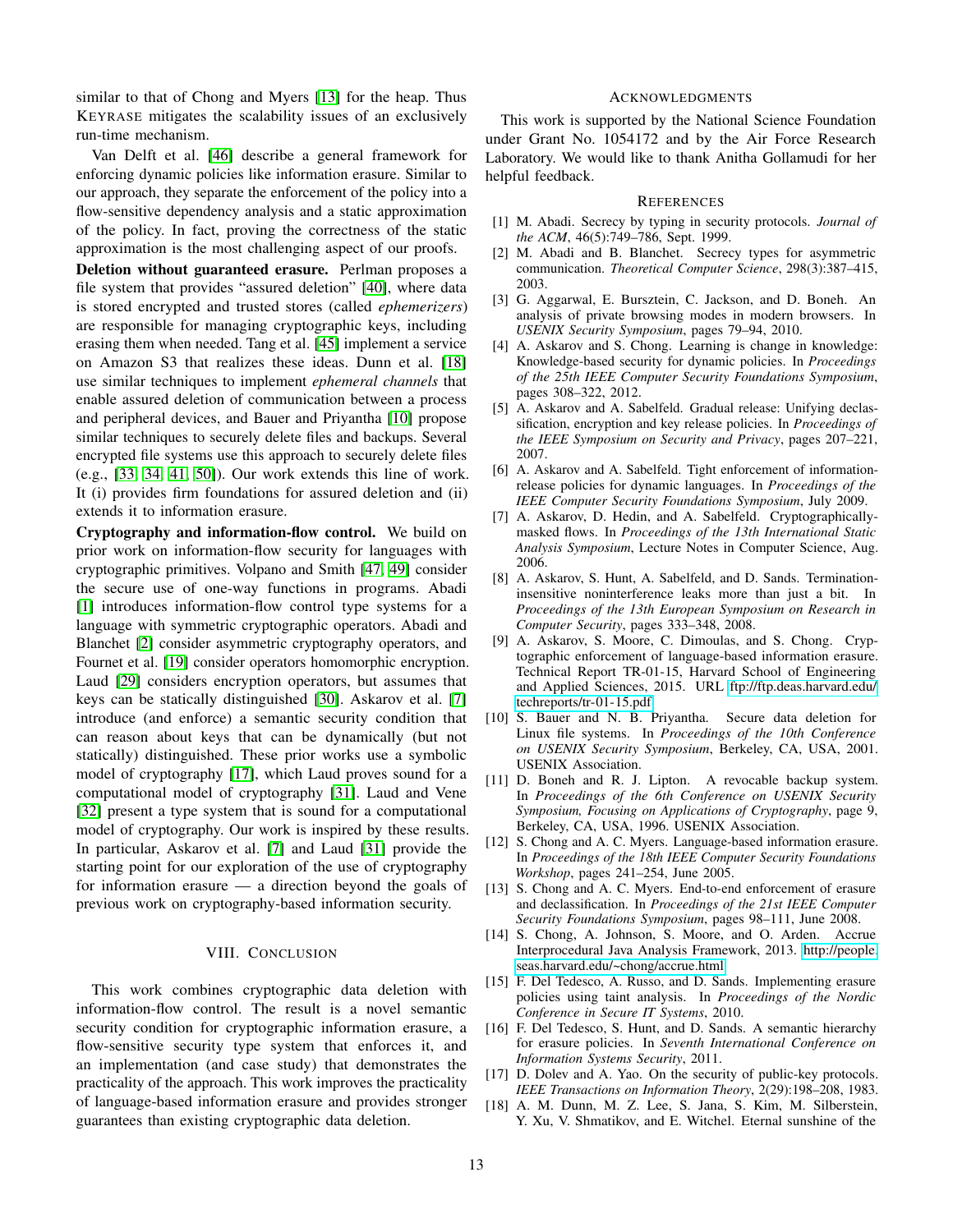spotless machine: Protecting privacy with ephemeral channels. In *10th USENIX Symposium on Operating Systems Design and Implementation*, pages 61–75. USENIX, 2012.

- <span id="page-13-28"></span>[19] C. Fournet, J. Planul, and T. Rezk. Information-flow types for homomorphic encryptions. In *Proceedings of the 18th ACM conference on Computer and communications security*, CCS '11, pages 351–360, 2011.
- <span id="page-13-4"></span>[20] S. L. Garfinkel and A. Shelat. Remembrance of data passed: A study of disk sanitization practices. *IEEE Security and Privacy*, 1(1):17–27, Jan. 2003.
- <span id="page-13-5"></span>[21] P. Gutmann. Secure deletion of data from magnetic and solidstate memory. In *The Sixth USENIX Security Symposium Proceedings*, pages 77–90, 1996.
- <span id="page-13-6"></span>[22] P. Gutmann. Data remanence in semiconductor devices. In *The Tenth USENIX Security Symposium Proceedings*, pages 39–54, 2001.
- <span id="page-13-3"></span>[23] J. Guynn. Privacy watchdog EPIC files complaint against Snapchat with FTC. Los Angeles Times, May 17 2013.
- <span id="page-13-18"></span>[24] R. R. Hansen and C. W. Probst. Non-interference and erasure policies for Java Card bytecode. In *Proceedings of the 6th International Workshop on Issues in the Theory of Security*, Mar. 2006.
- <span id="page-13-2"></span>[25] K. Hill. Snapchats don't disappear: Forensics firm has pulled dozens of supposedly-deleted photos from Android phones. Forbes, May 9 2013.
- <span id="page-13-12"></span>[26] S. Hunt and D. Sands. On flow-sensitive security types. In *Proceedings of the 33rd ACM Symposium on Principles of Programming Languages (POPL)*, pages 79–90, Jan. 2006.
- <span id="page-13-7"></span>[27] S. Hunt and D. Sands. Just forget it—the semantics and enforcement of information erasure. In *Proceedings of the 17th European Symposium on Programming*, pages 239–253, 2008.
- <span id="page-13-17"></span>[28] L. Jiang, L. Ping, and X. Pan. Handling information release and erasure in multi-threaded programs. In *Computational Intelligence and Security: International Conference*, pages 824– 828, Dec. 2007.
- <span id="page-13-29"></span>[29] P. Laud. Semantics and program analysis of computationally secure information flow. In *Proceedings of the 10th European Symposium on Programming Languages and Systems*, pages 77–91, 2001.
- <span id="page-13-30"></span>[30] P. Laud. Handling encryption in analyses for secure information flow. In *Proceedings of the 12th European Symposium on Programming*, pages 159–173, 2001.
- <span id="page-13-11"></span>[31] P. Laud. On the computational soundness of cryptographically masked flows. In *Proceedings of the 35th ACM Symposium on Principles of Programming Languages (POPL)*, Jan. 2008.
- <span id="page-13-31"></span>[32] P. Laud and V. Vene. A type system for computationally secure information flow. In *Proceedings of the 15th international conference on Fundamentals of Computation Theory*, pages 365–377, 2005.
- <span id="page-13-22"></span>[33] B. Lee, K. Son, D. Won, and S. Kim. Secure data deletion for usb flash memory. *Journal of Information Science and Engineering*, 27:933–952, 2011.
- <span id="page-13-23"></span>[34] J. Lee, S. Yi, J. Heo, H. Park, S. Y. Shin, and Y. Cho. An efficient secure deletion scheme for flash file systems. *Journal of Information Science and Engineering*, 26:27–38, 2010.
- <span id="page-13-0"></span>[35] B. S. Lerner, L. Elberty, N. Poole, and S. Krishnamurthi. Verifying web browser extensions' compliance with privatebrowsing mode. In *Computer Security–ESORICS 2013*, pages 57–74. 2013.
- <span id="page-13-13"></span>[36] S. Moore, A. Askarov, and S. Chong. Precise enforcement of progress-sensitive security. In *Proceedings of the 19th ACM Conference on Computer and Communications Security*, pages 881–893, Oct. 2012.
- <span id="page-13-19"></span>[37] A. Nanevski, A. Banerjee, and D. Garg. Dependent type theory for verification of information flow and access control policies. *ACM Transactions on Programming Languages and Systems*, 35

(2), 2013.

- <span id="page-13-16"></span>[38] N. Nystrom, M. R. Clarkson, and A. C. Myers. Polyglot: An extensible compiler framework for java. In *12th International Conference on Compiler Construction*, pages 138–152, 2003.
- <span id="page-13-10"></span>[39] K. R. O'Neill, M. R. Clarkson, and S. Chong. Information-flow security for interactive programs. In *Proceedings of the 19th IEEE Computer Security Foundations Workshop*, pages 190–201, June 2006.
- <span id="page-13-21"></span>[40] R. Perlman. File system design with assured delete. In *Proceedings of the Network and Distributed System Security Symposium*, 2007.
- <span id="page-13-24"></span>[41] Z. N. J. Peterson, R. Burns, J. Herring, A. Stubblefield, and A. D. Rubin. Secure deletion for a versioning file system. In *Proceedings of the 4th Conference on USENIX Conference on File and Storage Technologies*, page 11, Berkeley, CA, USA, 2005. USENIX Association.
- <span id="page-13-8"></span>[42] J. Reardon, D. Basin, and S. Capkun. Sok: Secure data deletion. *2013 IEEE Symposium on Security and Privacy*, pages 301–315, 2013.
- <span id="page-13-1"></span>[43] K. Satvat, M. Forshaw, F. Hao, and E. Toreini. On the privacy of private browsing - a forensic approach. *Journal of Information Security and Applications*, 19(1):88–100, 2014.
- <span id="page-13-14"></span>[44] G. Smith and D. Volpano. Secure information flow in a multithreaded imperative language. In *Proceedings of the ACM Symposium on Principles of Programming Languages*, pages 355–364, Jan. 1998.
- <span id="page-13-9"></span>[45] Y. Tang, P. Lee, J. Lui, and R. Perlman. Secure overlay cloud storage with access control and assured deletion. *Dependable and Secure Computing, IEEE Transactions on*, 9(6):903–916, Nov. 2012.
- <span id="page-13-20"></span>[46] B. van Delft, S. Hunt, and D. Sands. Very static enforcement of dynamic policies. In R. Focardi and A. Myers, editors, *Principles of Security and Trust*, volume 9036 of *Lecture Notes in Computer Science*, pages 32–52. Springer Berlin Heidelberg, 2015.
- <span id="page-13-26"></span>[47] D. Volpano. Secure introduction of one-way functions. In *Proceedings of the 13th IEEE Workshop on Computer Security Foundations*, pages 246–254, 2000.
- <span id="page-13-15"></span>[48] D. Volpano and G. Smith. Eliminating covert flows with minimum typings. In *Proceedings of the 10th IEEE Computer Security Foundations Workshop*, pages 156–168, 1997.
- <span id="page-13-27"></span>[49] D. Volpano and G. Smith. Verifying secrets and relative secrecy. In *Conference Record of the Twenty-Seventh Annual ACM Symposium on Principles of Programming Languages*, pages 268–276, Jan. 2000.
- <span id="page-13-25"></span>[50] E. Zadok, I. Badulescu, and A. Shender. Cryptfs: A stackable vnode level encryption file system. Cucs-021-98, Columbia University, 1998.

## APPENDIX

#### *A. Enforcement of information erasure*

This section presents the complete set of rules of the type system of Section [IV](#page-7-0) for the basic commands of the language of Section [II,](#page-2-7) i.e., our language model without cryptographic primitives. Before delving into the rules, we introduce a few auxiliary definitions that for brevity we describe only informally in Section [IV.](#page-7-0)

*1) Well-formedness of environments:* We lift wellformedness from policies to typing environments. An environment  $\Gamma$  is well-formed if and only if all erasure policies in  $\Gamma$  are well-formed. To formalize this definition, we introduce an auxiliary function nestedpols $(\kappa, b)$  that returns the set of erasure policies appearing within a base type b.